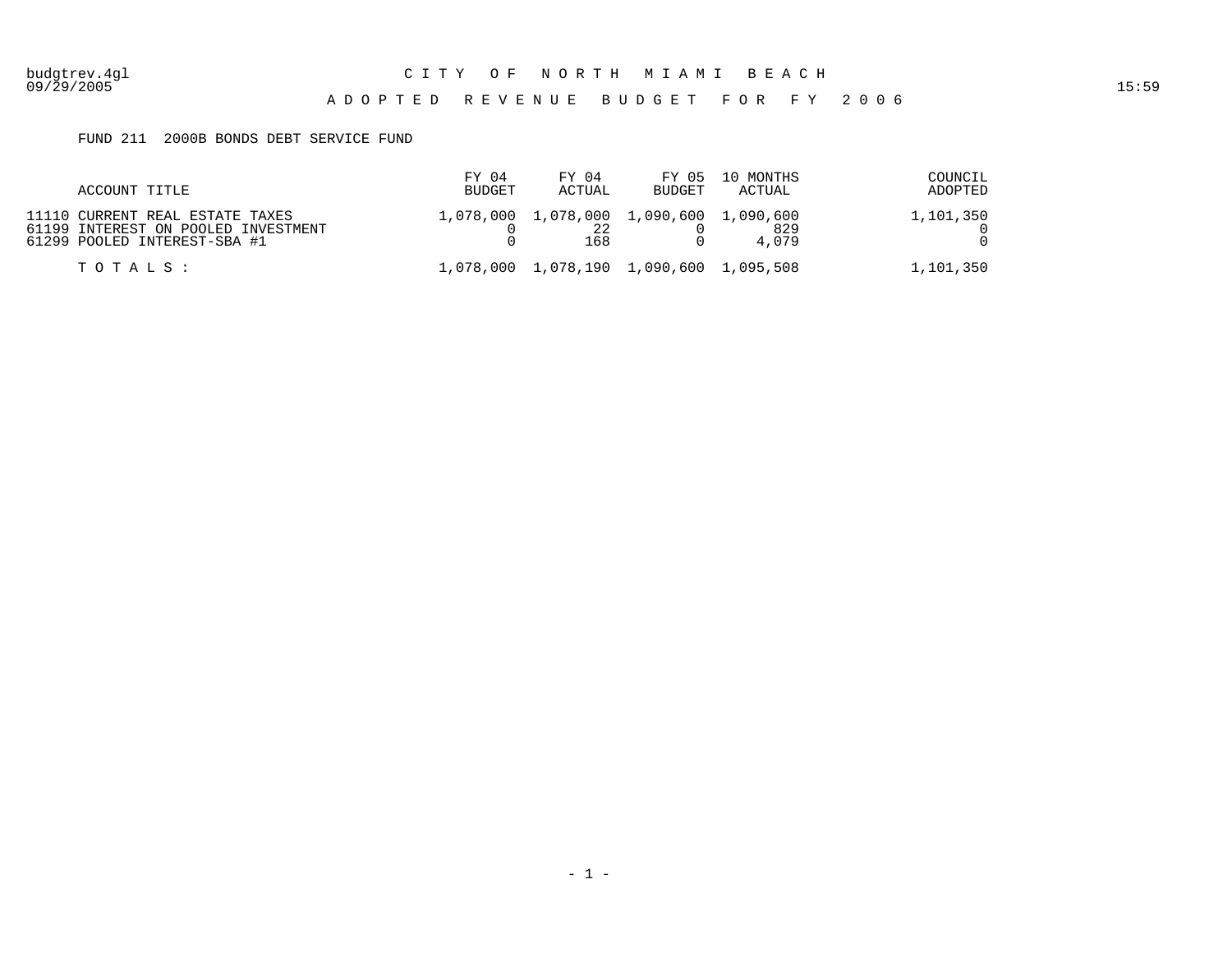## FUND 212 2002A BOND DEBT SERVICE FUND

| ACCOUNT TITLE                                                                                                                                                                                               | FY 04<br><b>BUDGET</b> | FY 04<br>ACTUAL                      | FY 05<br><b>BUDGET</b> | 10 MONTHS<br>ACTUAL     | COUNCIL<br>ADOPTED |
|-------------------------------------------------------------------------------------------------------------------------------------------------------------------------------------------------------------|------------------------|--------------------------------------|------------------------|-------------------------|--------------------|
| 00101 PARTIAL CARRYOVER FROM PRIOR YEARS<br>11110 CURRENT REAL ESTATE TAXES<br>61116 MISC. INTEREST EARNINGS<br>61199 INTEREST ON POOLED INVESTMENT<br>61299 POOLED INTEREST-SBA #1<br>81210 TR FR FUND 210 | 20,000<br>633,000      | 633,000<br>50<br>125<br>1,018<br>444 | 10,000<br>925,200      | 925,200<br>743<br>3,388 | 937,250            |
| TOTALS:                                                                                                                                                                                                     | 653,000                | 634,637                              | 935,200                | 929,331                 | 937,250            |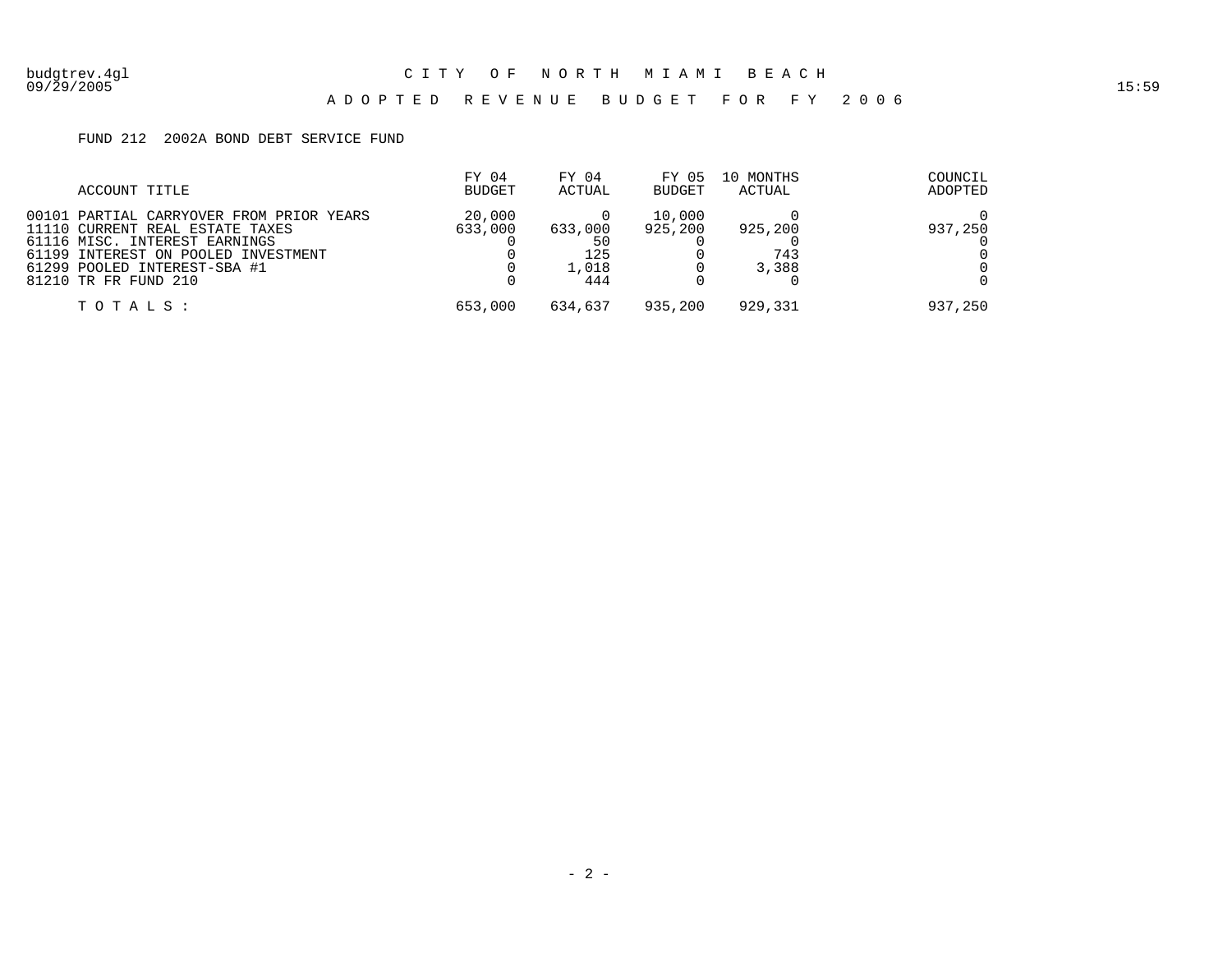### FUND 213 BOND DEBT SERVICE-1993/97/98 C

| ACCOUNT TITLE                       | FY 04         | FY 04   | FY 05         | 10 MONTHS | COUNCIL |
|-------------------------------------|---------------|---------|---------------|-----------|---------|
|                                     | <b>BUDGET</b> | ACTUAL  | <b>BUDGET</b> | ACTUAL    | ADOPTED |
| 35120 STATE REVENUE SHARING         | 642,052       | 642,052 | 642.052       | 428,035   | 642,052 |
| 61199 INTEREST ON POOLED INVESTMENT | 500           | 193     | 300           | 1,296     | 500     |
| 61299 POOLED INTEREST-SBA #1        | 1,200         | 1.473   | 1,000         | 3,293     | 1,500   |
| TOTALS :                            | 643,752       | 643,718 | 643,352       | 432,624   | 644,052 |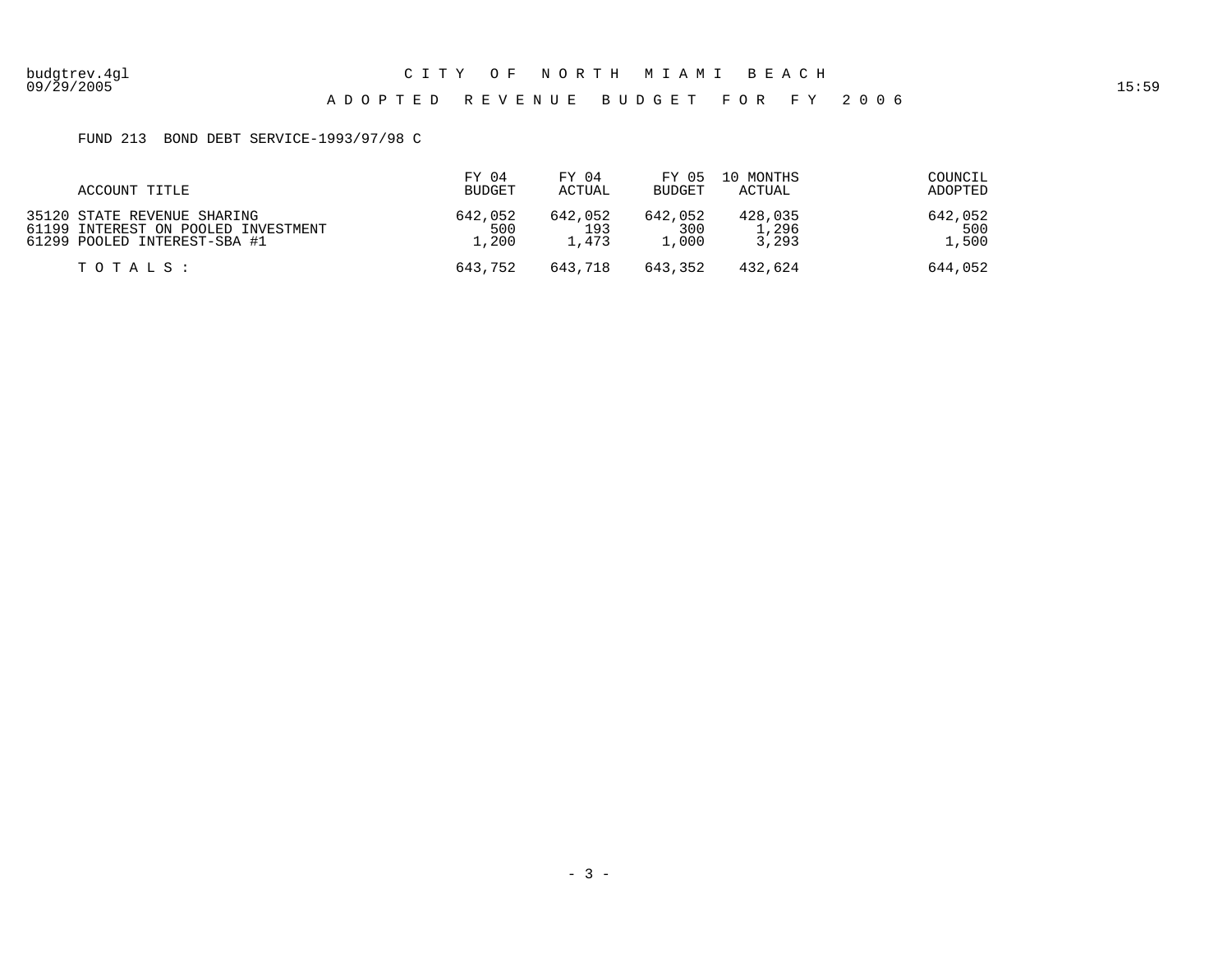09/29/2005 15:59

#### A D O P T E D R E V E N U E B U D G E T F O R F Y 2 0 0 6

# FUND 214 FAC NOTE DEBT SERVICE - 1999 C

| ACCOUNT TITLE                 | FY 04<br>BUDGET | FY 04<br>ACTUAL | BUDGET         | FY 05 10 MONTHS<br>ACTUAL | COUNCIL<br>ADOPTED |
|-------------------------------|-----------------|-----------------|----------------|---------------------------|--------------------|
| 81108 TRF FR 010 GENERAL FUND | 89,000          |                 | 87,242 114,000 | 87.653                    | 118,000            |
| TOTALS :                      | 89,000          |                 | 87.242 114.000 | 87,653                    | 118,000            |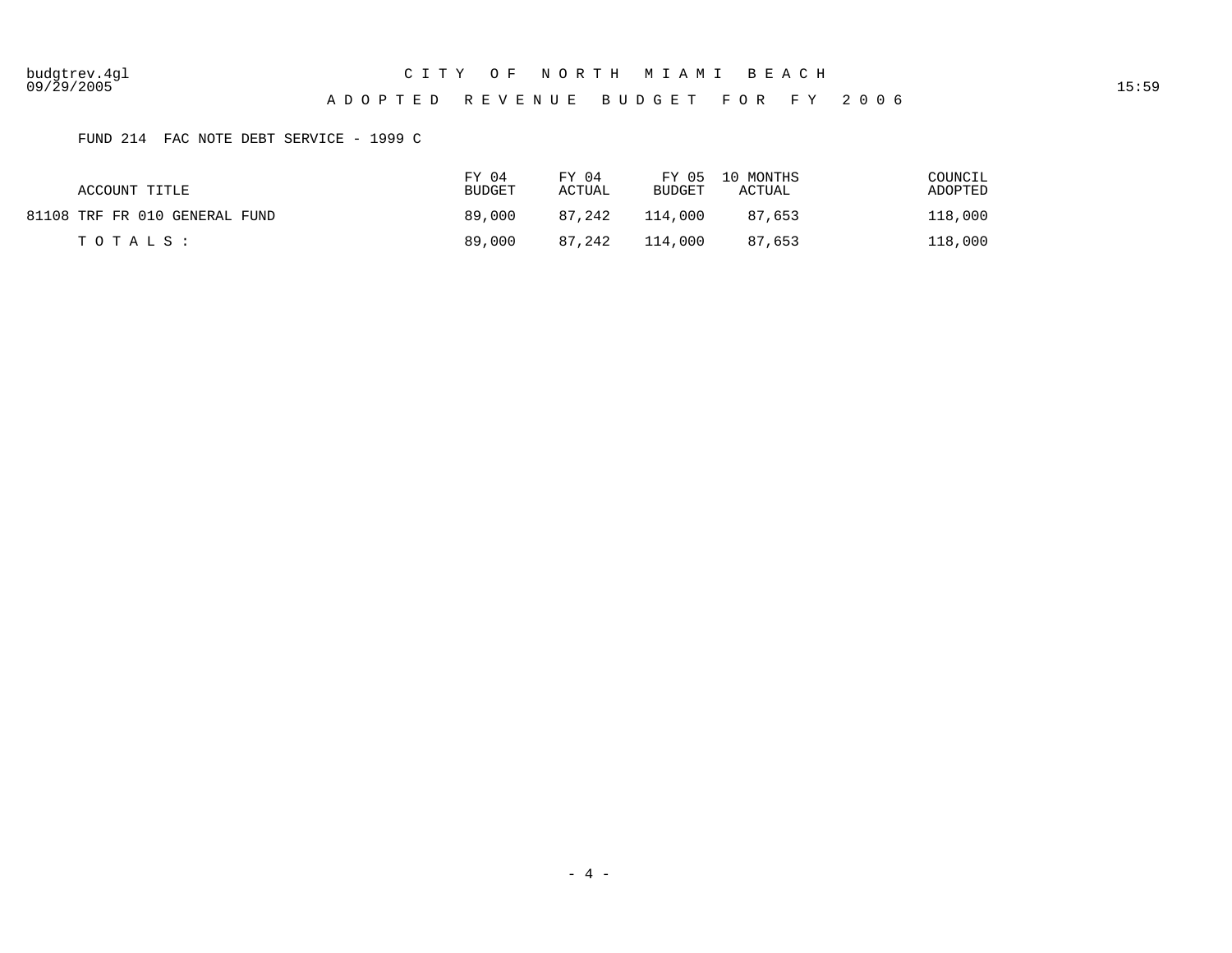09/29/2005 15:59

#### A D O P T E D R E V E N U E B U D G E T F O R F Y 2 0 0 6

# FUND 215 2000A BOND DEBT SERVICE

| ACCOUNT TITLE                                                  | FY 04<br><b>BUDGET</b> | FY 04<br>ACTUAL | FY 05<br>BUDGET | 10 MONTHS<br>ACTUAL | COUNCIL<br>ADOPTED |
|----------------------------------------------------------------|------------------------|-----------------|-----------------|---------------------|--------------------|
| 61116 MISC. INTEREST EARNINGS<br>81108 TRF FR 010 GENERAL FUND | 27,890                 | 167<br>27,662   | 27,800          | 19,878              | 15,817             |
| TOTALS :                                                       | 27,890                 | 27,829          | 27,800          | 19,959              | 15,817             |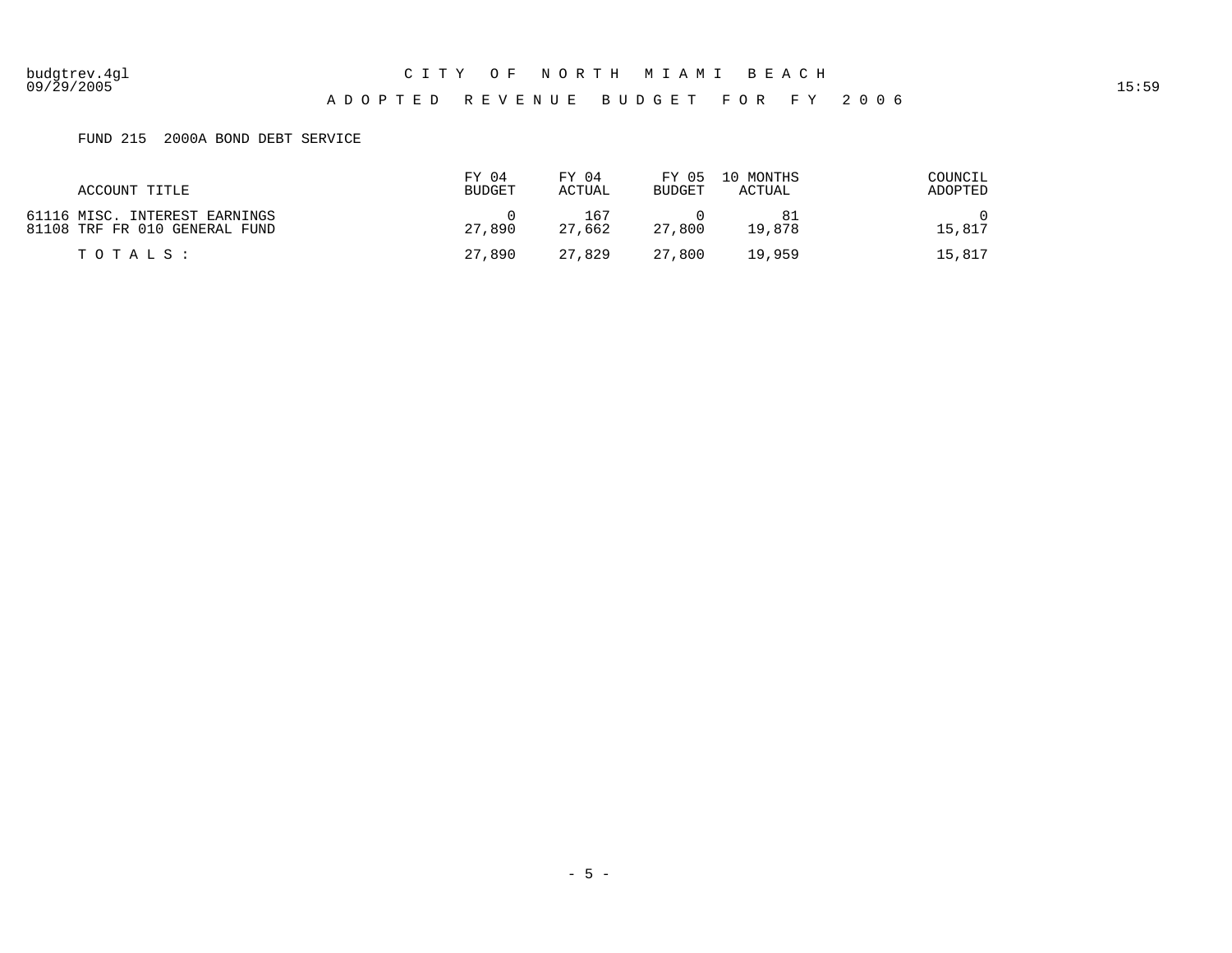## FUND 216 2003B BOND DEBT SERVICE FUND

| ACCOUNT TITLE                                                      | FY 04<br><b>BUDGET</b> | FY 04<br>ACTUAL | FY 05<br><b>BUDGET</b> | 10 MONTHS<br>ACTUAL | COUNCIL<br>ADOPTED |
|--------------------------------------------------------------------|------------------------|-----------------|------------------------|---------------------|--------------------|
| 61126 INTERST ON PROJECT LOAN FUND<br>81103 TRF FR 103<br>(OR 610) | 145,020                | 145,019         | 709,300                | 2,005<br>707,222    | 695,925            |
| TOTALS :                                                           | 145,020                | 145,022         | 709,300                | 709.227             | 695,925            |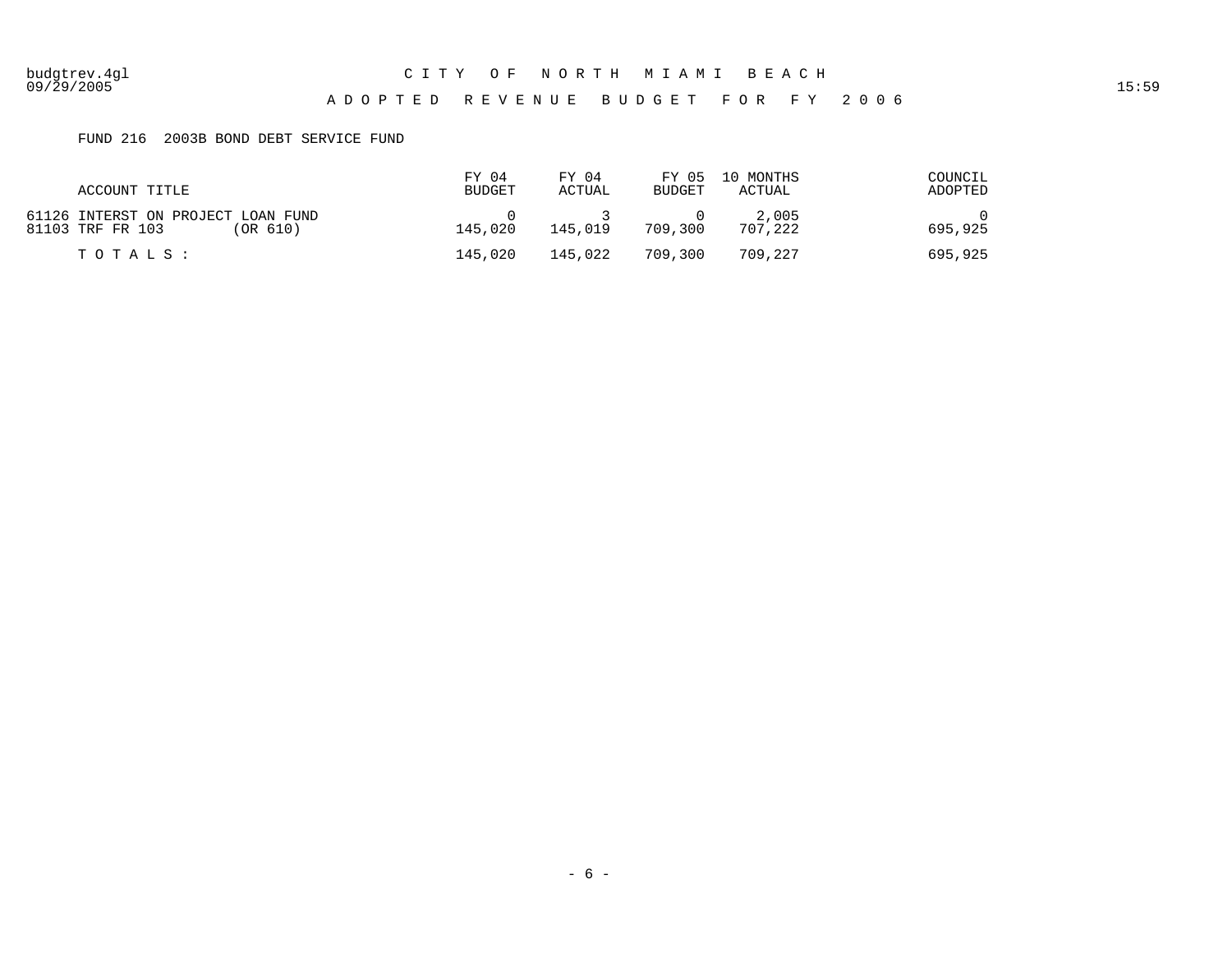09/29/2005 15:59

#### A D O P T E D R E V E N U E B U D G E T F O R F Y 2 0 0 6

## FUND 217 2005C BOND DEBT SERVICE

| ACCOUNT TITLE                                                  | FY 04<br>BUDGET | FY 04<br><b>ACTUAL</b> | FY 05<br><b>BUDGET</b> | 10 MONTHS<br>ACTUAL | COUNCIL<br>ADOPTED |
|----------------------------------------------------------------|-----------------|------------------------|------------------------|---------------------|--------------------|
| 61116 MISC. INTEREST EARNINGS<br>81108 TRF FR 010 GENERAL FUND |                 |                        |                        |                     | 13,220             |
| TOTALS :                                                       |                 |                        |                        |                     | 13,220             |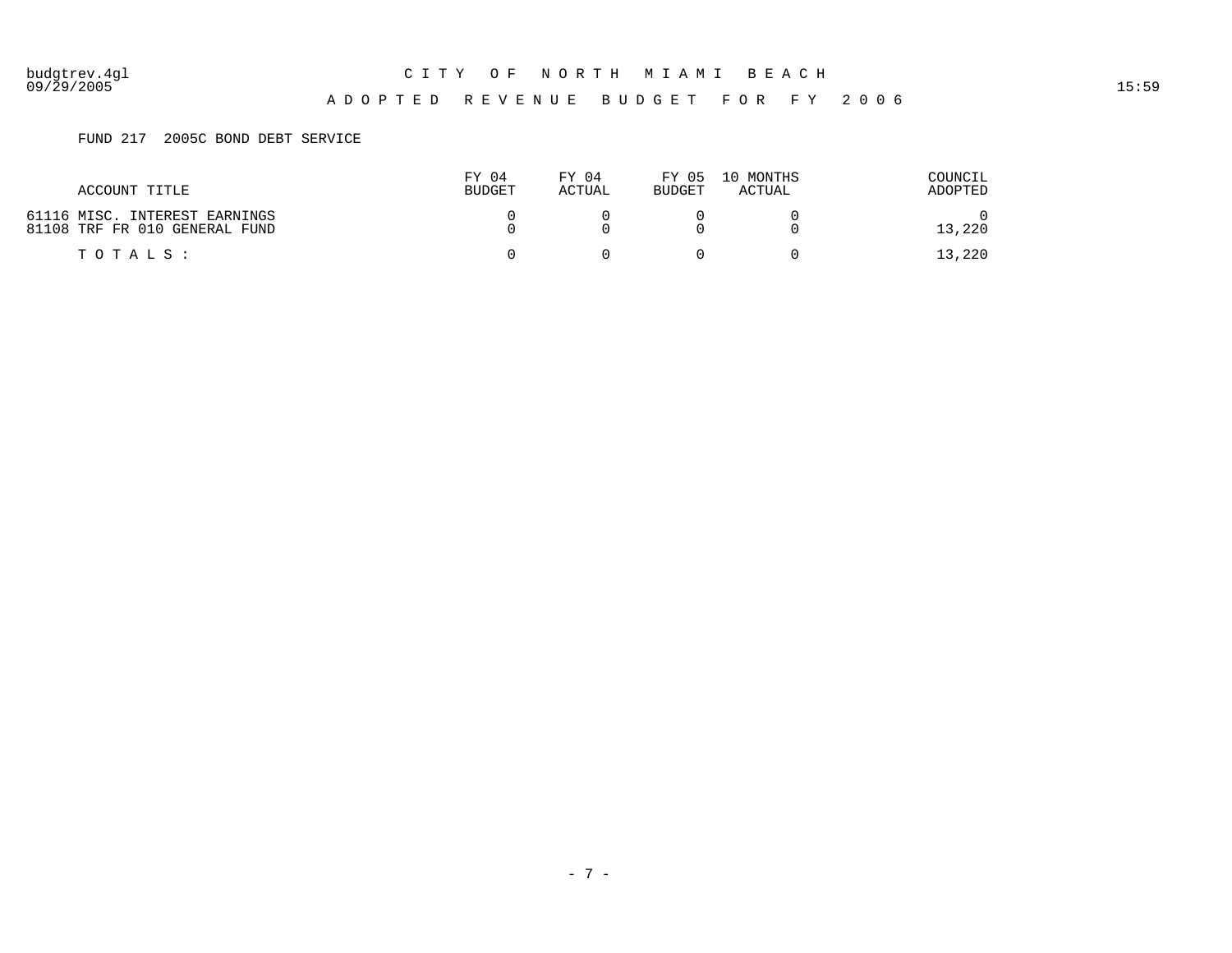# budgtexp.4gl C I T Y O F N O R T H M I A M I B E A C H 09/29/2005 16:01 A D O P T E D E X P E N S E B U D G E T F O R F Y 2 0 0 6 FUND 211 2000B BONDS DEBT SERVICE FUND DEPARTMENT 4 FINANCE DEPARTMENT DEPARTMENT 4 FINANCE DEPARTMENT DIVISION 400 ADMINISTRATION FY 03 FY 04 FY 05 FY 05 FY 05 10 MONTHS COUNCIL ACCOUNT TITLE ACTUAL ACTUAL ADOPTED CHANGES REVISED ACTUAL ADOPTED - - - - - - - - - - - - - - - - - - - - - - - - - - - - - - - - - - - - - - - - - - - - - - - - - - - - - - - - - - - - - - - 337 BANK SERVICE CHARGES 0 38 0 0 0 539 500 Increase of \$500 over FY 05 Revised FUND'S SHARE OF LOCAL BANK CHARGES 500 ----------- Total: 500 - - - - - - - - - - - - - - - - - - - - - - - - - - - - - - - - - - - - - - - - - - - - - - - - - - - - - - - - - - - - - - - \*\*\* Operating Expenses 0 38 0 0 0 539 500 - - - - - - - - - - - - - - - - - - - - - - - - - - - - - - - - - - - - - - - - - - - - - - - - - - - - - - - - - - - - - - - 930 OTHER DEBT SERVICE COSTS 17,410 25,498 17,600 0 17,600 17,920 17,400 Decrease of \$200 from FY 05 Revised DEBT SERVICE FEES AS PER SCHEDULE 17,400 ----------- Total: 17,400  $-$ 940 BOND PRINCIPAL PAYMENTS 150,000 165,000 185,000 0 185,000 185,000 205,000 Increase of \$20,000 over FY 05 Revised PRINCIPAL DUE AS PER AMORTIZATION SCHEDULE 205,000 ----------- Total: 205,000 - - - - - - - - - - - - - - - - - - - - - - - - - - - - - - - - - - - - - - - - - - - - - - - - - - - - - - - - - - - - - - - 950 BOND INTEREST PAYMENTS 901,820 894,909 888,000 0 888,000 887,163 878,450 Decrease of \$9,550 from FY 05 Revised INTEREST DUE AS PER AMORTIZATION SCHEDULE **878,450** ----------- Total: 878,450 - - - - - - - - - - - - - - - - - - - - - - - - - - - - - - - - - - - - - - - - - - - - - - - - - - - - - - - - - - - - - - - \*\*\* Non-Operating Expenses  $1,069,230 \quad 1,085,407 \quad 1,090,600$   $0 \quad 1,090,600$  1,090,600 1,090,082 1,100,850 - - - - - - - - - - - - - - - - - - - - - - - - - - - - - - - - - - - - - - - - - - - - - - - - - - - - - - - - - - - - - - - D I V I S I O N T O T A L S: 1,069,230 1,085,445 1,090,600 0 1,090,600 1,090,621 1,101,350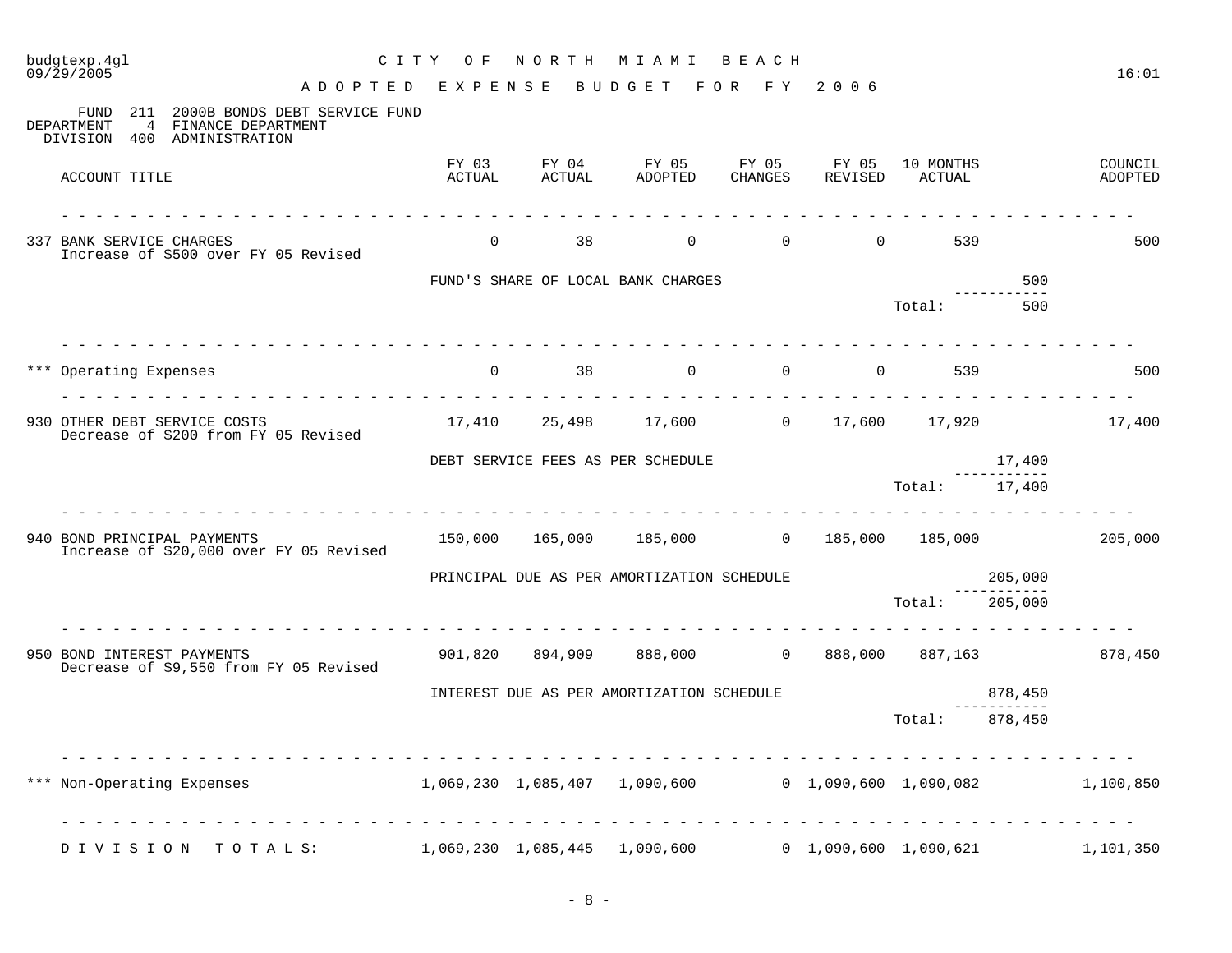#### A D O P T E D E X P E N S E B U D G E T F O R F Y 2 0 0 6

#### FUND 211 2000B BONDS DEBT SERVICE FUND

| ACCOUNT TITLE                                                                             | FY 03<br>ACTUAL              | FY 04<br>ACTUAL              | FY 05<br>ADOPTED             | FY 05<br>CHANGES | FY 05<br>REVISED             | 10 MONTHS<br>ACTUAL          | COUNCIL<br>ADOPTED           |
|-------------------------------------------------------------------------------------------|------------------------------|------------------------------|------------------------------|------------------|------------------------------|------------------------------|------------------------------|
| 337 BANK SERVICE CHARGES                                                                  |                              | 38                           | $\Omega$                     | 0                | 0                            | 539                          | 500                          |
| *** Operating Expenses                                                                    |                              | 38                           | 0                            | $\mathbf 0$      | 0                            | 539                          | 500                          |
| 930 OTHER DEBT SERVICE COSTS<br>940 BOND PRINCIPAL PAYMENTS<br>950 BOND INTEREST PAYMENTS | 17,410<br>150,000<br>901,820 | 25,498<br>165,000<br>894,909 | 17,600<br>185,000<br>888,000 |                  | 17,600<br>185,000<br>888,000 | 17,920<br>185,000<br>887,163 | 17,400<br>205,000<br>878,450 |
| *** Non-Operating Expenses                                                                | 1,069,230                    | 1,085,407                    | 1,090,600                    |                  | $0 \quad 1,090,600$          | 1,090,082                    | 1,100,850                    |
| FUND<br>TOTALS:                                                                           | 1,069,230                    | 1,085,445                    | 1,090,600                    |                  | $0\quad 1,090,600$           | 1,090,621                    | 1,101,350                    |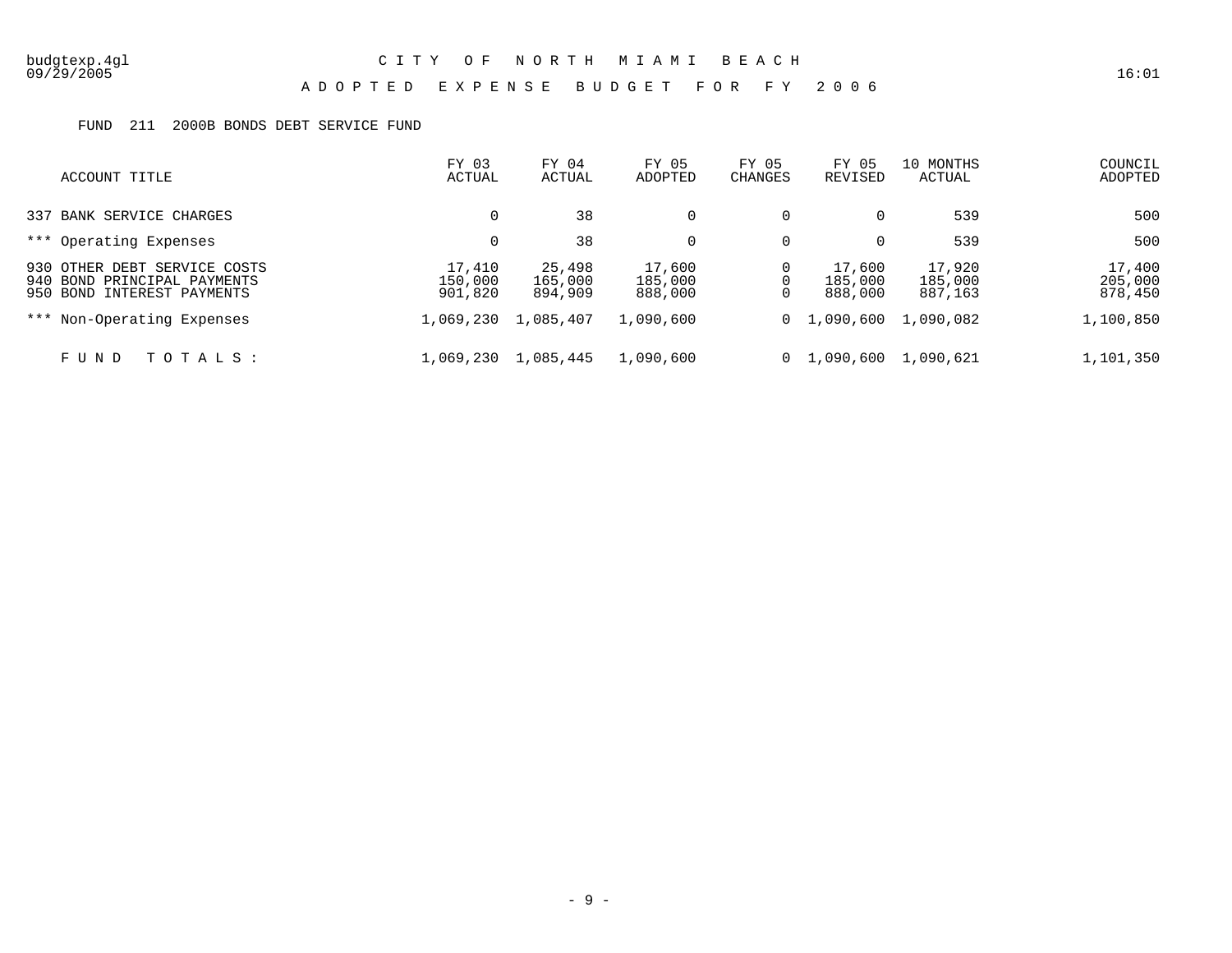| 09/29/2005                                                                                                    | ADOPTED EXPENSE BUDGET |                              |                                           | FOR FY           | 2006             |                       |                    | 16:01              |
|---------------------------------------------------------------------------------------------------------------|------------------------|------------------------------|-------------------------------------------|------------------|------------------|-----------------------|--------------------|--------------------|
| 212 2002A BOND DEBT SERVICE FUND<br>FUND<br>4 FINANCE DEPARTMENT<br>DEPARTMENT<br>DIVISION 400 ADMINISTRATION |                        |                              |                                           |                  |                  |                       |                    |                    |
| ACCOUNT TITLE                                                                                                 | FY 03<br>ACTUAL        | FY 04<br>ACTUAL              | FY 05<br>ADOPTED                          | FY 05<br>CHANGES | FY 05<br>REVISED | 10 MONTHS<br>ACTUAL   |                    | COUNCIL<br>ADOPTED |
| 337 BANK SERVICE CHARGES<br>Increase of \$250 over FY 05 Revised                                              | $\Omega$               | 224                          | $\Omega$                                  | $\Omega$         | $\Omega$         | 402                   |                    | 250                |
|                                                                                                               | LOCAL BANK CHARGES     |                              |                                           |                  |                  |                       | 250                |                    |
|                                                                                                               |                        |                              |                                           |                  |                  | Total:                | 250                |                    |
| *** Operating Expenses                                                                                        | $\overline{0}$         | 224                          | $\overline{0}$                            | $\overline{0}$   |                  | 402<br>$\overline{0}$ |                    | 250                |
| 930 OTHER DEBT SERVICE COSTS<br>Decrease of \$400 from FY 05 Revised                                          | $-18,752$              |                              | 11,050 11,500 0                           |                  |                  | 11,500 11,267         |                    | 11,100             |
|                                                                                                               |                        | AS PER AMORTIZATION SCHEDULE |                                           |                  |                  |                       | 11,100             |                    |
|                                                                                                               |                        |                              |                                           |                  |                  | Total:                | --------<br>11,100 |                    |
| 940 BOND PRINCIPAL PAYMENTS<br>Increase of \$20,000 over FY 05 Revised                                        | 65,000                 |                              | 70,000   355,000      0  355,000  355,000 |                  |                  |                       |                    | 375,000            |
|                                                                                                               |                        | AS PER AMORTIZATION SCHEDULE |                                           |                  |                  |                       | 375,000            |                    |
|                                                                                                               |                        |                              |                                           |                  |                  | Total: 375,000        |                    |                    |
| 950 BOND INTEREST PAYMENTS<br>Decrease of \$17,800 from FY 05 Revised                                         | 573,381                |                              | 571,269 568,700 0 568,700 568,644         |                  |                  |                       |                    | 550,900            |
|                                                                                                               |                        | AS PER AMORTIZATION SCHEDULE |                                           |                  |                  |                       | 550,900            |                    |
|                                                                                                               |                        |                              |                                           |                  |                  | Total:                | 550,900            |                    |
| .<br>Non-Operating Expenses 619,630 652,319 935,200 0 935,200 934,911 937,000<br>***                          |                        |                              |                                           |                  |                  |                       |                    |                    |
| DIVISION<br>TOTALS:                                                                                           | 619,630                | 652,544                      | 935,200                                   | $\Omega$         | 935,200          | 935,313               |                    | 937,250            |
|                                                                                                               |                        |                              |                                           |                  |                  |                       |                    |                    |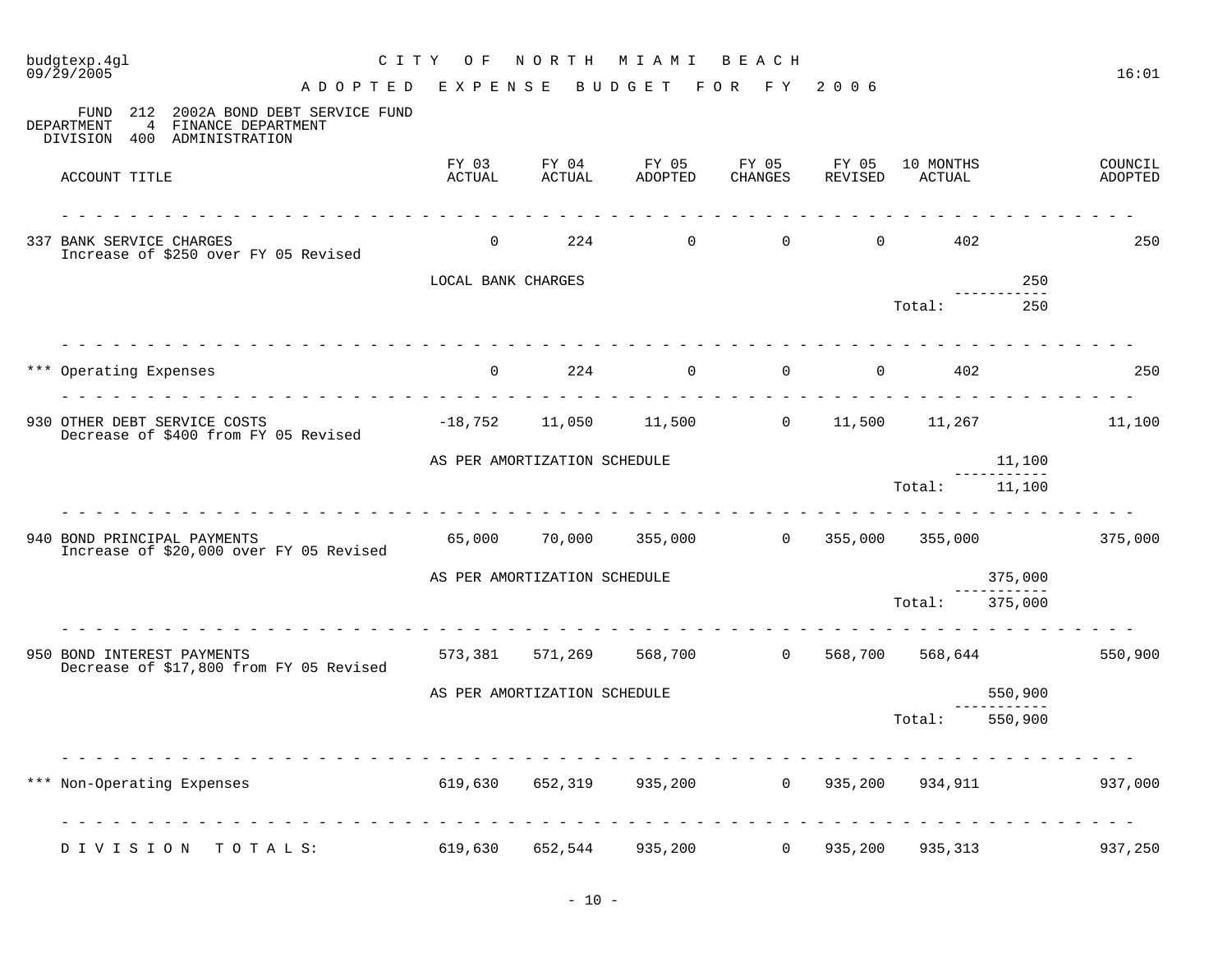#### A D O P T E D E X P E N S E B U D G E T F O R F Y 2 0 0 6

#### FUND 212 2002A BOND DEBT SERVICE FUND

| ACCOUNT TITLE                                                                                                            | FY 03<br>ACTUAL                | FY 04<br>ACTUAL             | FY 05<br>ADOPTED             | FY 05<br><b>CHANGES</b> | FY 05<br>REVISED             | 10 MONTHS<br>ACTUAL          | COUNCIL<br>ADOPTED                       |
|--------------------------------------------------------------------------------------------------------------------------|--------------------------------|-----------------------------|------------------------------|-------------------------|------------------------------|------------------------------|------------------------------------------|
| 337 BANK SERVICE CHARGES                                                                                                 |                                | 224                         | $\Omega$                     | 0                       | $\mathbf 0$                  | 402                          | 250                                      |
| *** Operating Expenses                                                                                                   |                                | 224                         | $\Omega$                     | 0                       | 0                            | 402                          | 250                                      |
| 930 OTHER DEBT SERVICE COSTS<br>940 BOND PRINCIPAL PAYMENTS<br>950 BOND<br>INTEREST PAYMENTS<br>980 OTHER FINANCING USES | $-18,752$<br>65,000<br>573,381 | 11,050<br>70,000<br>571,269 | 11,500<br>355,000<br>568,700 | 0                       | 11,500<br>355,000<br>568,700 | 11,267<br>355,000<br>568,644 | 11,100<br>375,000<br>550,900<br>$\Omega$ |
| *** Non-Operating Expenses                                                                                               | 619,630                        | 652,319                     | 935,200                      | 0                       | 935,200                      | 934,911                      | 937,000                                  |
| TOTALS:<br>FUND                                                                                                          | 619,630                        | 652,544                     | 935,200                      | 0                       | 935,200                      | 935,313                      | 937,250                                  |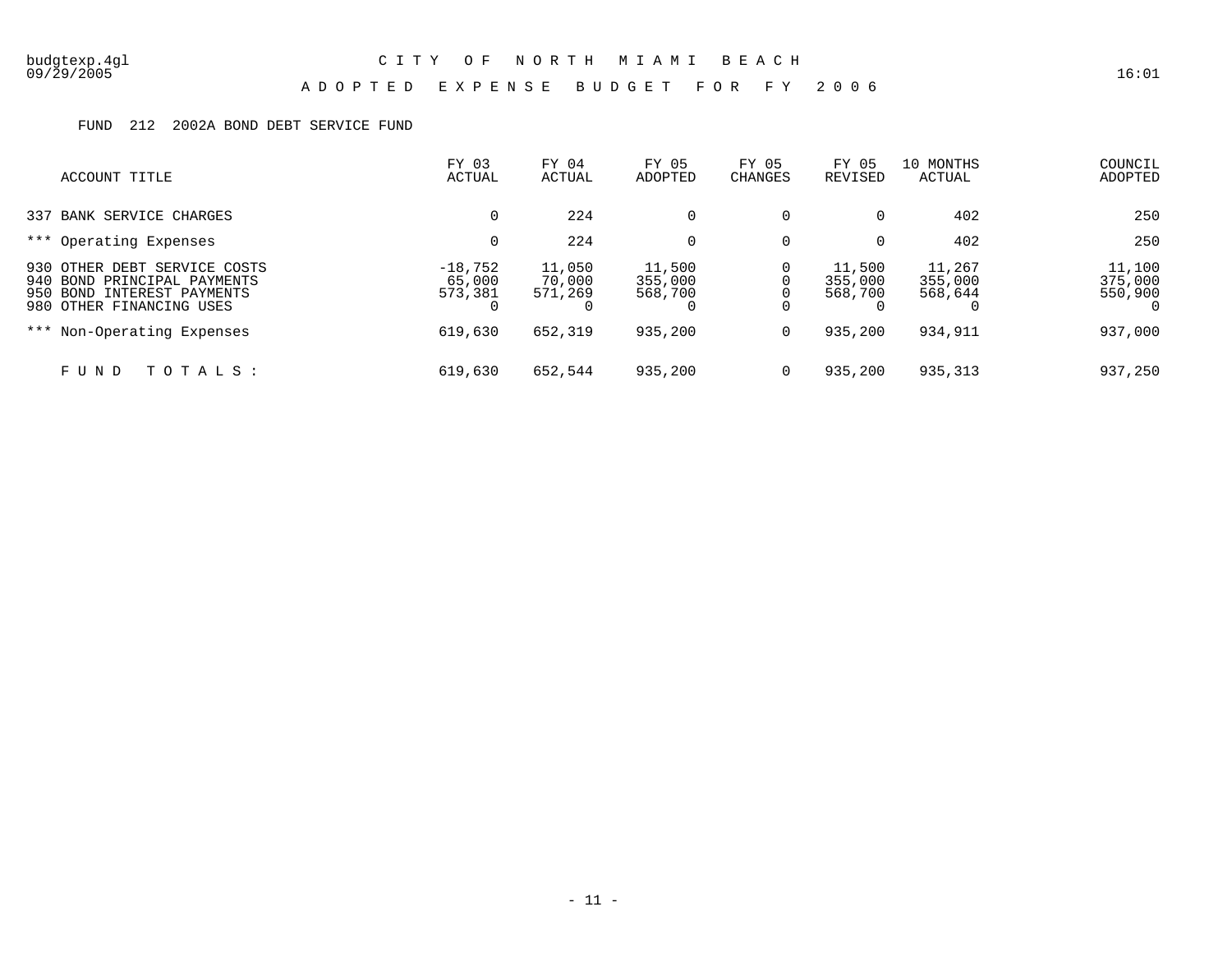| budgtexp.4gl<br>C I T Y<br>09/29/2005<br>A D O P T E D E X P E N S E B U D G E T F O R F Y 2006                                 | O F              | N O R T H                | M I A M I                                                                                                                                                                                                                                                 | BEACH          |                       |                     | 16:02                                                             |
|---------------------------------------------------------------------------------------------------------------------------------|------------------|--------------------------|-----------------------------------------------------------------------------------------------------------------------------------------------------------------------------------------------------------------------------------------------------------|----------------|-----------------------|---------------------|-------------------------------------------------------------------|
| 213 BOND DEBT SERVICE-1993/97/98 C<br>FUND<br>4 FINANCE DEPARTMENT<br>DEPARTMENT<br>400 DEBT SERVICE ADMINISTRATION<br>DIVISION |                  |                          |                                                                                                                                                                                                                                                           |                |                       |                     |                                                                   |
| ACCOUNT TITLE                                                                                                                   | ACTUAL           | ACTUAL                   | FY 03 FY 04 FY 05 FY 05 FY 05<br>ADOPTED                                                                                                                                                                                                                  | CHANGES        | REVISED               | 10 MONTHS<br>ACTUAL | COUNCIL<br>ADOPTED                                                |
| 337 BANK SERVICE CHARGES<br>No change from FY 05 Revised                                                                        | $\Omega$         | 389 38                   |                                                                                                                                                                                                                                                           | 500 000        | $\overline{0}$<br>500 | 774                 | 500                                                               |
|                                                                                                                                 | PURPOSES)        |                          | FUND SHARE OF BANK SERVICE CHARGES<br>(THIS FUND ESTABLISHED IN FY05 AND REPLACES FUND 310.<br>EXPENSE HISTORY SHOWN FOR FY03 ABOVE WAS ORIGINALLY<br>INCURRED IN FUND 310, BUT IS SHOWN HERE FOR PRESENTATION                                            |                |                       |                     | 500                                                               |
|                                                                                                                                 |                  |                          |                                                                                                                                                                                                                                                           |                |                       | Total:              | 500                                                               |
| *** Operating Expenses                                                                                                          |                  | $0$ 389                  | 500 000                                                                                                                                                                                                                                                   |                | $\overline{0}$        | 500 000<br>774      | 500                                                               |
| 930 OTHER DEBT SERVICE COSTS<br>Decrease of \$500 from FY 05 Revised                                                            | $\overline{0}$ 0 |                          | 500                                                                                                                                                                                                                                                       | $\overline{0}$ | 500                   | $\overline{0}$      | $\Omega$                                                          |
| 940 BOND PRINCIPAL PAYMENTS<br>Increase of \$5,000 over FY 05 Revised                                                           |                  |                          |                                                                                                                                                                                                                                                           |                |                       |                     | $310,000$ $160,000$ $165,000$ 0 $165,000$ 0 $165,000$ 0 $170,000$ |
|                                                                                                                                 | PURPOSES)        | 1997 ISSUE<br>1998 ISSUE | DEBT SERVICE ON CIP REVENUE BONDS:<br>1993 ISSUE (FINAL PAYMENT MADE IN FY03)<br>(THIS FUND ESTABLISHED IN FY05 AND REPLACES FUND 310.<br>EXPENSE HISTORY SHOWN FOR FY03 ABOVE WAS ORIGINALLY<br>INCURRED IN FUND 310, BUT IS SHOWN HERE FOR PRESENTATION |                |                       | 120,000<br>50,000   |                                                                   |
|                                                                                                                                 |                  |                          |                                                                                                                                                                                                                                                           |                |                       | Total:<br>170,000   |                                                                   |
| 950 BOND INTEREST PAYMENTS<br>Decrease of \$7,500 from FY 05 Revised                                                            |                  |                          | $124,298$ $109,490$ $102,000$ 0 $102,000$                                                                                                                                                                                                                 |                |                       | 50,933              | 94,500                                                            |
|                                                                                                                                 |                  | 1997 ISSUE<br>1998 ISSUE | DEBT SERVICE ON CIP REVENUE BONDS:<br>1993 ISSUE (FINAL PAYMENT MADE IN FY03)                                                                                                                                                                             |                |                       | 59,500<br>35,000    |                                                                   |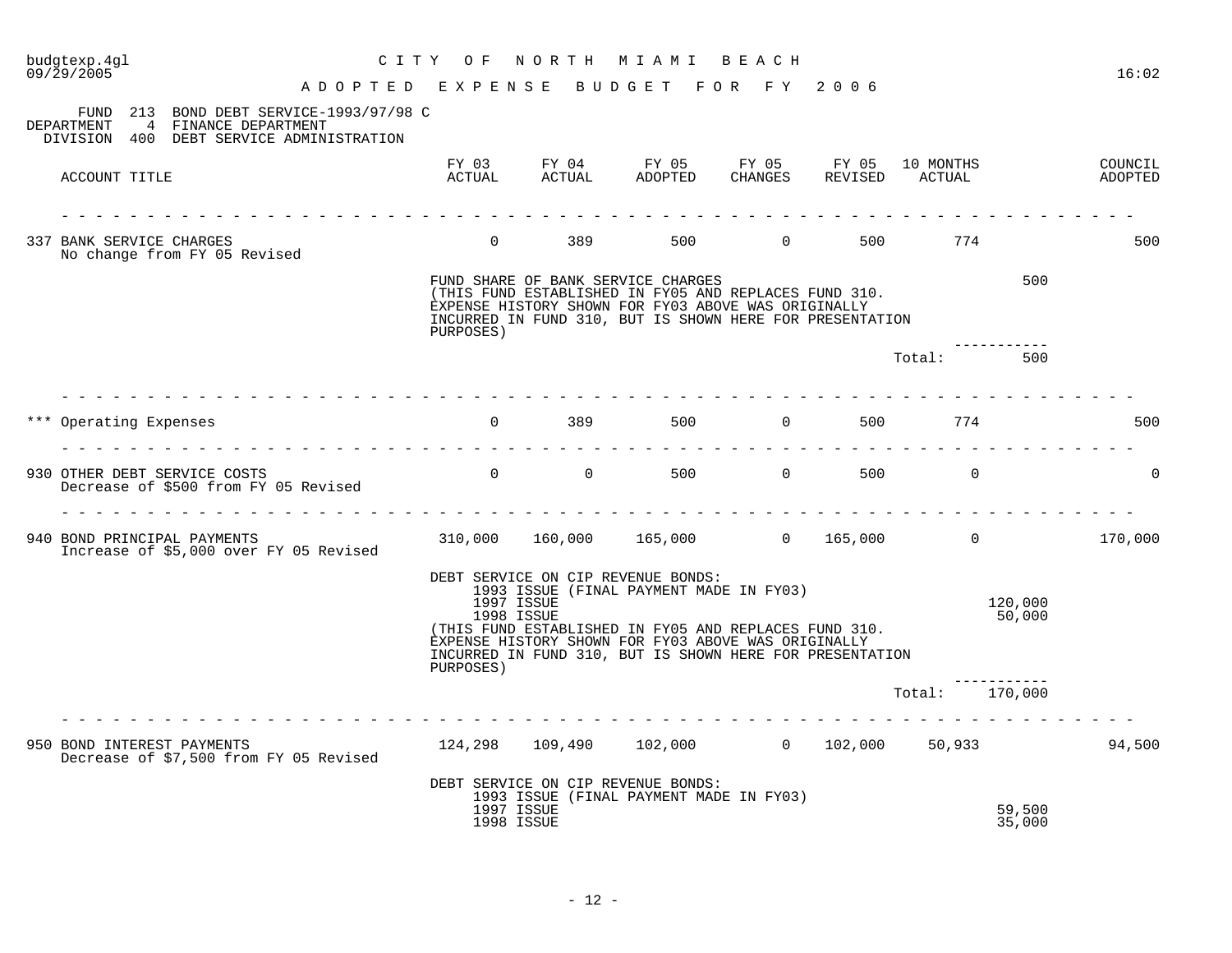| C I T Y<br>budgtexp.4ql<br>09/29/2005<br>ADOPTED EXPENSE                                                                                 | O F                                                                                                                                                                                                                                         | NORTH           | M I A M I<br>BUDGET FOR FY 2006 | BEACH            |                   |                     |         | 16:02              |
|------------------------------------------------------------------------------------------------------------------------------------------|---------------------------------------------------------------------------------------------------------------------------------------------------------------------------------------------------------------------------------------------|-----------------|---------------------------------|------------------|-------------------|---------------------|---------|--------------------|
| 213<br>BOND DEBT SERVICE-1993/97/98 C<br>FUND<br>4<br>FINANCE DEPARTMENT<br>DEPARTMENT<br>DEBT SERVICE ADMINISTRATION<br>DIVISION<br>400 |                                                                                                                                                                                                                                             |                 |                                 |                  |                   |                     |         |                    |
| ACCOUNT TITLE                                                                                                                            | FY 03<br>ACTUAL                                                                                                                                                                                                                             | FY 04<br>ACTUAL | FY 05<br>ADOPTED                | FY 05<br>CHANGES | FY 05<br>REVISED  | 10 MONTHS<br>ACTUAL |         | COUNCIL<br>ADOPTED |
|                                                                                                                                          | (THIS FUND ESTABLISHED IN FY05 AND REPLACES FUND 310.<br>EXPENSE HISTORY SHOWN FOR FY03 ABOVE WAS ORIGINALLY<br>INCURRED IN FUND 310, BUT IS SHOWN HERE FOR PRESENTATION<br>PURPOSES)                                                       |                 |                                 |                  |                   |                     |         |                    |
|                                                                                                                                          |                                                                                                                                                                                                                                             |                 |                                 |                  |                   | Total:              | 94,500  |                    |
| 982 TRF TO FND 010 GENERAL FUND<br>Increase of \$3,700 over FY 05 Revised                                                                | 123,709 389,839 375,352                                                                                                                                                                                                                     |                 |                                 |                  | $0\qquad 375,352$ | 312,793             |         | 379,052            |
|                                                                                                                                          | EXCESS OF REVENUES OVER DEBT SERVICE REQUIREMENTS.<br>(THIS FUND ESTABLISHED IN FY05 AND REPLACES FUND 310.<br>EXPENSE HISTORY SHOWN FOR FY03 ABOVE WAS ORIGINALLY<br>INCURRED IN FUND 310, BUT IS SHOWN HERE FOR PRESENTATION<br>PURPOSES) |                 |                                 |                  |                   |                     | 379,052 |                    |
|                                                                                                                                          |                                                                                                                                                                                                                                             |                 |                                 |                  |                   | Total:              | 379,052 |                    |
| *** Non-Operating Expenses                                                                                                               | 558,007 659,329 642,852                                                                                                                                                                                                                     |                 |                                 |                  | 0 642,852         | 363,726             |         | 643,552            |
| DIVISION<br>TOTALS:                                                                                                                      | 558,007                                                                                                                                                                                                                                     | 659,718         | 643,352                         | $\Omega$         | 643,352           | 364,501             |         | 644,052            |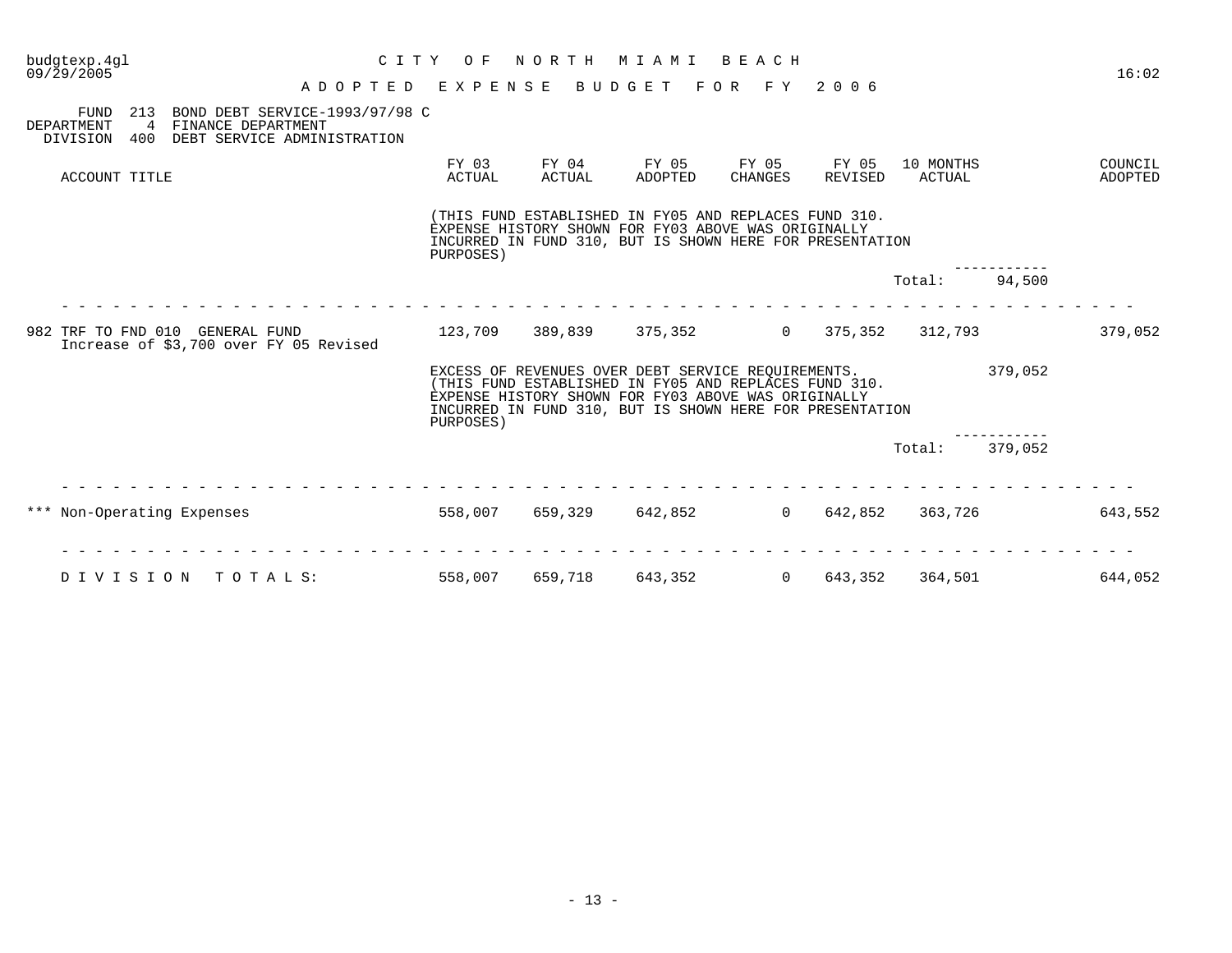#### A D O P T E D E X P E N S E B U D G E T F O R F Y 2 0 0 6

#### FUND 213 BOND DEBT SERVICE-1993/97/98 C

| ACCOUNT TITLE                                                                                                                   | FY 03<br>ACTUAL               | FY 04<br>ACTUAL                    | FY 05<br>ADOPTED                     | FY 05<br><b>CHANGES</b> | FY 05<br>REVISED                     | 10 MONTHS<br>ACTUAL | COUNCIL<br>ADOPTED                          |
|---------------------------------------------------------------------------------------------------------------------------------|-------------------------------|------------------------------------|--------------------------------------|-------------------------|--------------------------------------|---------------------|---------------------------------------------|
| 337 BANK SERVICE CHARGES                                                                                                        |                               | 389                                | 500                                  | 0                       | 500                                  | 774                 | 500                                         |
| *** Operating Expenses                                                                                                          |                               | 389                                | 500                                  | 0                       | 500                                  | 774                 | 500                                         |
| 930 OTHER DEBT SERVICE COSTS<br>940 BOND PRINCIPAL PAYMENTS<br>950 BOND INTEREST PAYMENTS<br>982 TRF TO FND 010<br>GENERAL FUND | 310,000<br>124,298<br>123,709 | 0<br>160,000<br>109,490<br>389,839 | 500<br>165,000<br>102,000<br>375,352 | 0<br>0                  | 500<br>165,000<br>102,000<br>375,352 | 50,933<br>312,793   | $\mathbf 0$<br>170,000<br>94,500<br>379,052 |
| *** Non-Operating Expenses                                                                                                      | 558,007                       | 659,329                            | 642,852                              | 0                       | 642,852                              | 363,726             | 643,552                                     |
| TOTALS :<br>FUND                                                                                                                | 558,007                       | 659,718                            | 643,352                              | 0                       | 643,352                              | 364,501             | 644,052                                     |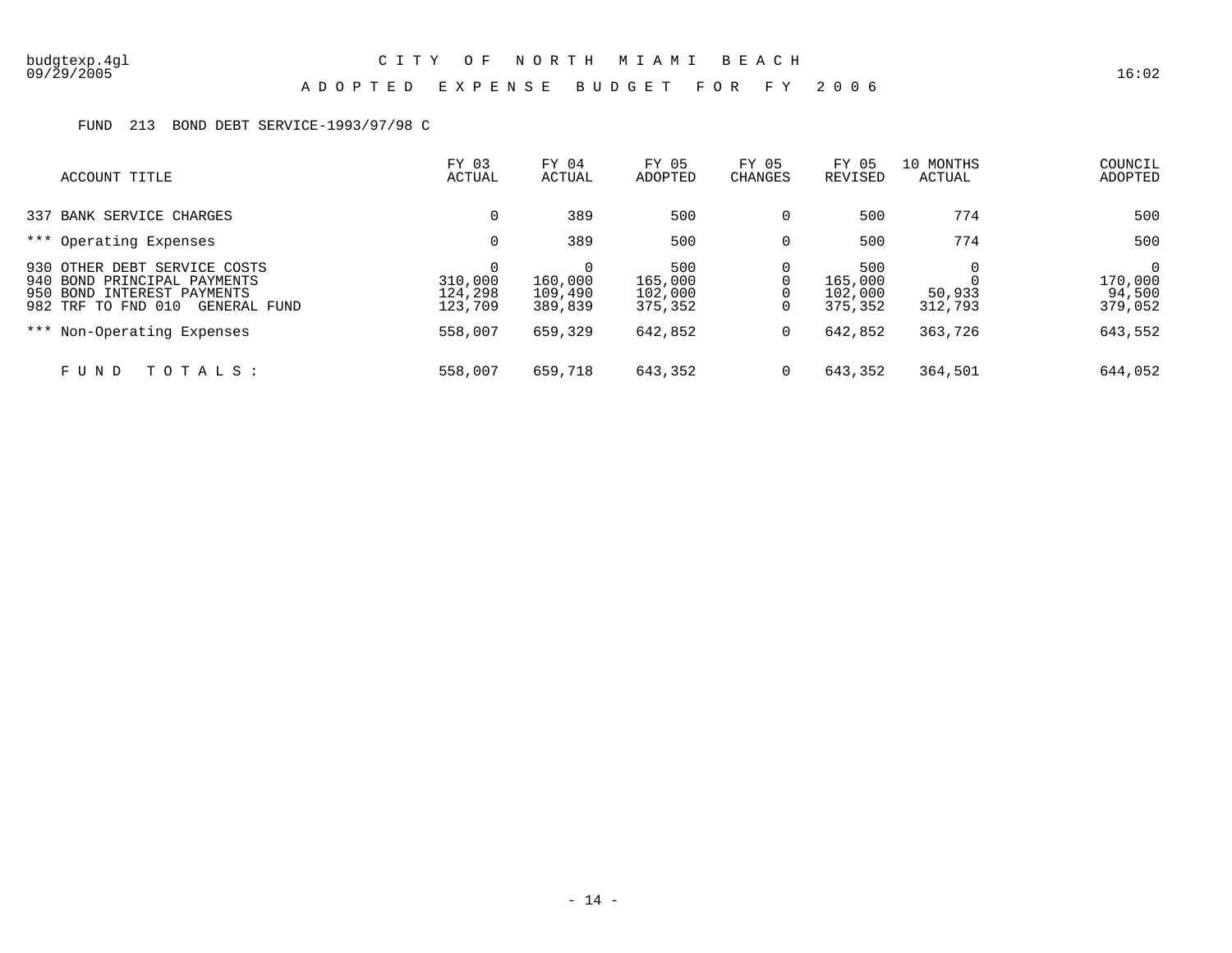| budgtexp.4gl<br>09/29/2005                                                                                 | C I T Y                            | O F                                                                                                                                                                                                                        | NORTH                            | M I A M I                                                                                                                                                                | BEACH            |                  |                     |         | 16:02              |
|------------------------------------------------------------------------------------------------------------|------------------------------------|----------------------------------------------------------------------------------------------------------------------------------------------------------------------------------------------------------------------------|----------------------------------|--------------------------------------------------------------------------------------------------------------------------------------------------------------------------|------------------|------------------|---------------------|---------|--------------------|
|                                                                                                            | A D O P T E D E X P E N S E        |                                                                                                                                                                                                                            |                                  | BUDGET<br>F O R                                                                                                                                                          | F Y              | 2 0 0 6          |                     |         |                    |
| FUND<br>$4\overline{ }$<br>FINANCE DEPARTMENT<br>DEPARTMENT<br>400 DEBT SERVICE ADMINISTRATION<br>DIVISION | 214 FAC NOTE DEBT SERVICE - 1999 C |                                                                                                                                                                                                                            |                                  |                                                                                                                                                                          |                  |                  |                     |         |                    |
| ACCOUNT TITLE                                                                                              |                                    | FY 03<br>ACTUAL                                                                                                                                                                                                            | FY 04<br>ACTUAL                  | FY 05<br>ADOPTED                                                                                                                                                         | FY 05<br>CHANGES | FY 05<br>REVISED | 10 MONTHS<br>ACTUAL |         | COUNCIL<br>ADOPTED |
| 930 OTHER DEBT SERVICE COSTS<br>Decrease of \$500 from FY 05 Revised                                       |                                    | 6,446                                                                                                                                                                                                                      | 5,429                            | 6,500                                                                                                                                                                    | $\overline{0}$   | 6,500            | 3,411               |         | 6,000              |
|                                                                                                            |                                    | PURPOSES)                                                                                                                                                                                                                  | MISCELLANEOUS DEBT SERVICE COSTS | (THIS FUND ESTABLISHED IN FY05 AND REPLACES FUND 311.<br>EXPENSE HISTORY SHOWN FOR FY03 ABOVE WAS ORIGINALLY<br>INCURRED IN FUND 311, BUT IS SHOWN HERE FOR PRESENTATION |                  |                  |                     | 6,000   |                    |
|                                                                                                            |                                    |                                                                                                                                                                                                                            |                                  |                                                                                                                                                                          |                  |                  | Total:              | 6,000   |                    |
| 955 INTEREST-NOTES PAYABLE<br>Increase of \$4,500 over FY 05 Revised                                       |                                    |                                                                                                                                                                                                                            |                                  | 8,365 6,813 7,500 0                                                                                                                                                      |                  | 7,500            | 10,260              |         | 12,000             |
|                                                                                                            |                                    | PURPOSES)                                                                                                                                                                                                                  | FY06 INTEREST PAYMENTS           | (THIS FUND ESTABLISHED IN FY05 AND REPLACES FUND 311.<br>EXPENSE HISTORY SHOWN FOR FY03 ABOVE WAS ORIGINALLY<br>INCURRED IN FUND 311, BUT IS SHOWN HERE FOR PRESENTATION |                  |                  |                     | 12,000  |                    |
|                                                                                                            |                                    |                                                                                                                                                                                                                            |                                  |                                                                                                                                                                          |                  |                  | Total:              | 12,000  |                    |
| 956 PRINCIPAL-NOTES PAYABLE<br>No change from FY 05 Revised                                                |                                    | 60,000                                                                                                                                                                                                                     | 75,000                           | $100,000$ 0                                                                                                                                                              |                  | 100,000          | 75,000              |         | 100,000            |
|                                                                                                            |                                    | 100,000<br>FY06 PRINCIPAL PAYMENT<br>(THIS FUND ESTABLISHED IN FY05 AND REPLACES FUND 311.<br>EXPENSE HISTORY SHOWN FOR FY03 ABOVE WAS ORIGINALLY<br>INCURRED IN FUND 311, BUT IS SHOWN HERE FOR PRESENTATION<br>PURPOSES) |                                  |                                                                                                                                                                          |                  |                  |                     |         |                    |
|                                                                                                            |                                    |                                                                                                                                                                                                                            |                                  |                                                                                                                                                                          |                  |                  | Total:              | 100,000 |                    |
| Non-Operating Expenses<br>* * *                                                                            |                                    |                                                                                                                                                                                                                            |                                  | 74,811 87,242 114,000 0 114,000                                                                                                                                          |                  |                  | 88,671              |         | 118,000            |
| DIVISION TOTALS:                                                                                           |                                    | 74,811                                                                                                                                                                                                                     | 87,242                           | 114,000                                                                                                                                                                  | $\overline{0}$   | 114,000          | 88,671              |         | 118,000            |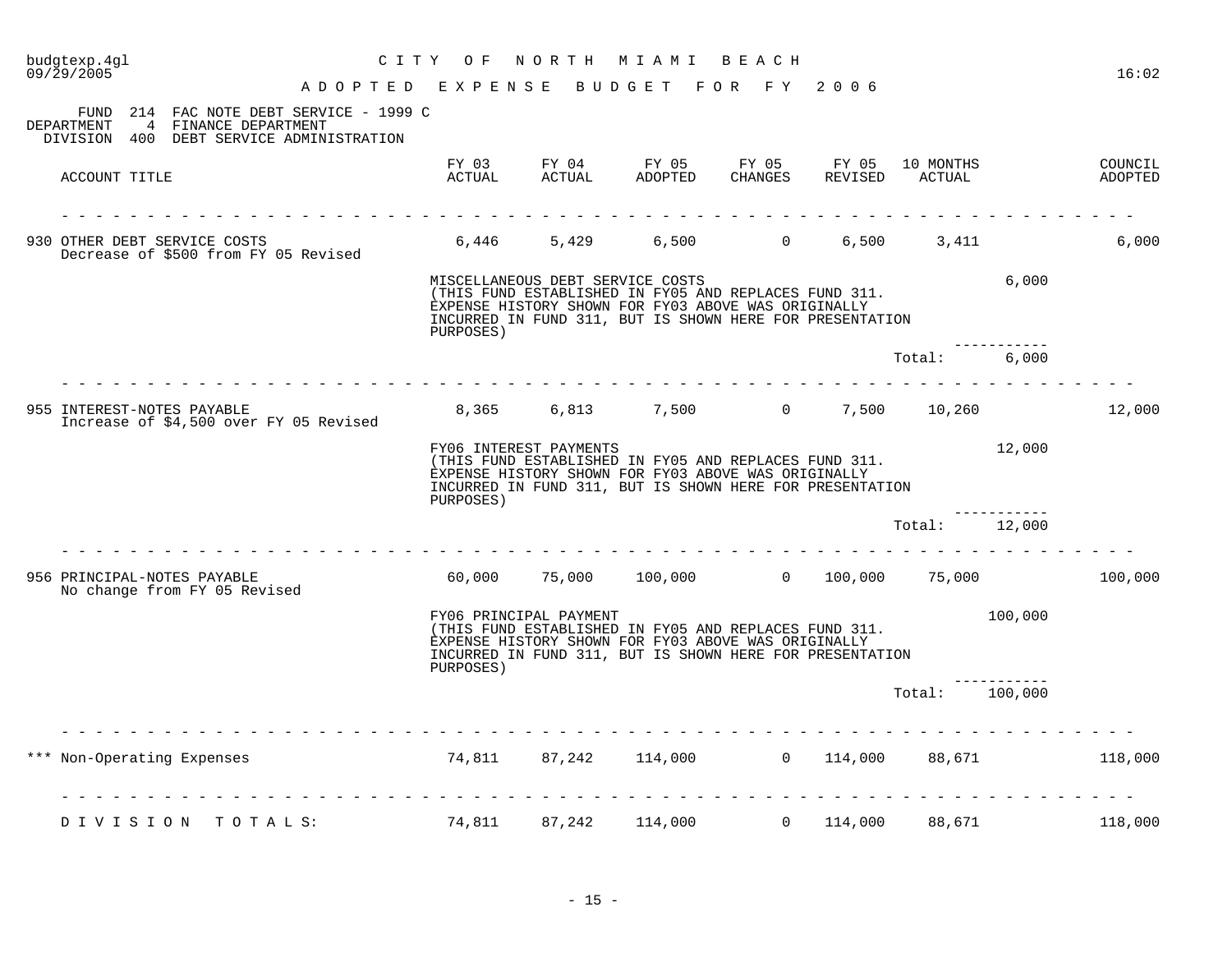A D O P T E D E X P E N S E B U D G E T F O R F Y 2 0 0 6

FUND 214 FAC NOTE DEBT SERVICE - 1999 C

| ACCOUNT TITLE                | FY 03  | FY 04  | FY 05   | FY 05          | FY 05   | 10 MONTHS | COUNCIL |
|------------------------------|--------|--------|---------|----------------|---------|-----------|---------|
|                              | ACTUAL | ACTUAL | ADOPTED | <b>CHANGES</b> | REVISED | ACTUAL    | ADOPTED |
| 930 OTHER DEBT SERVICE COSTS | 6,446  | 5,429  | 6,500   |                | 6,500   | 3,411     | 6,000   |
| 955 INTEREST-NOTES PAYABLE   | 8,365  | 6,813  | 7,500   |                | 7,500   | 10,260    | 12,000  |
| 956 PRINCIPAL-NOTES PAYABLE  | 60,000 | 75,000 | 100,000 |                | 100,000 | 75,000    | 100,000 |
| *** Non-Operating Expenses   | 74,811 | 87,242 | 114,000 | 0              | 114,000 | 88,671    | 118,000 |
| TOTALS:<br>FUND              | 74,811 | 87,242 | 114,000 |                | 114,000 | 88,671    | 118,000 |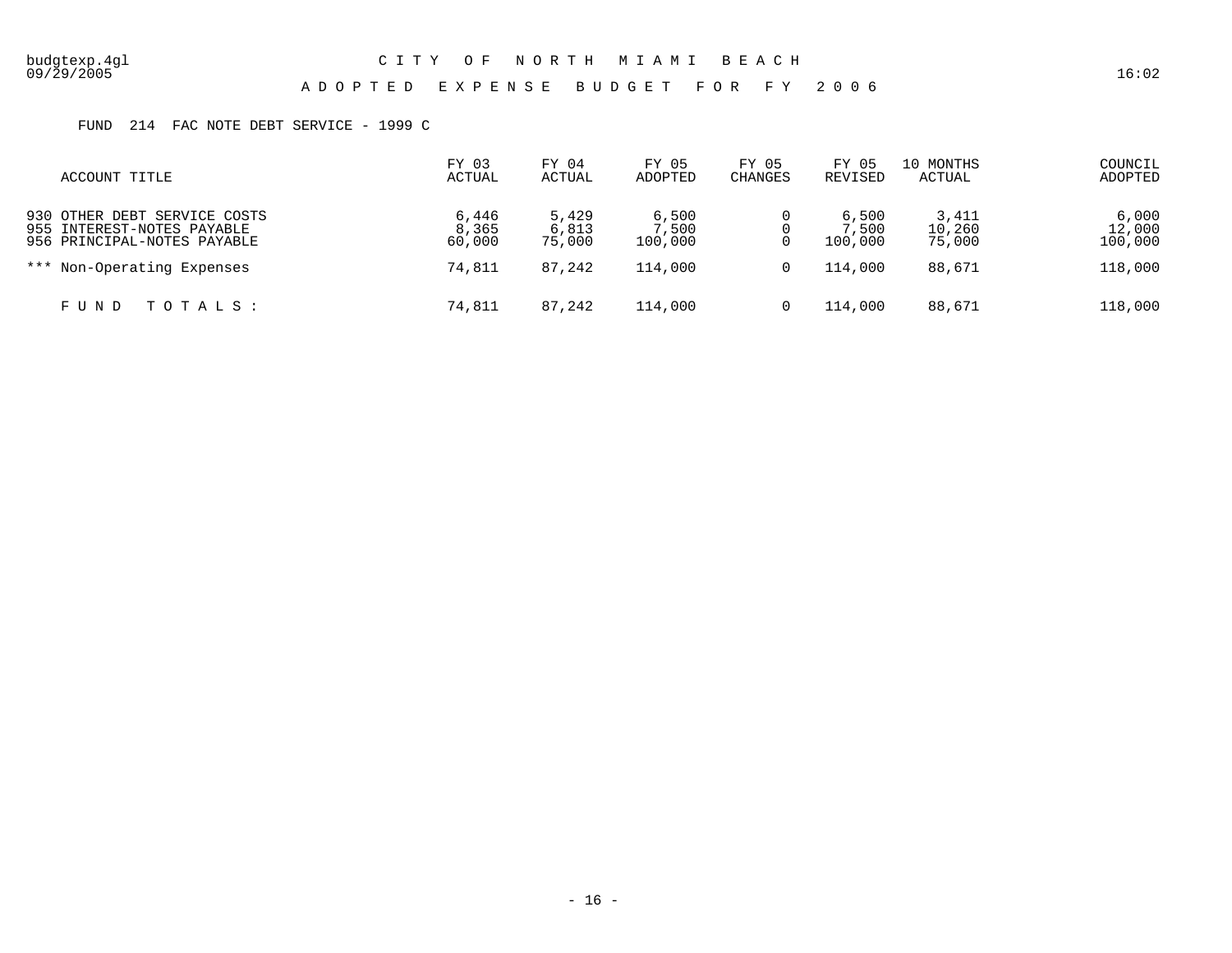| budgtexp.4gl<br>09/29/2005                                                                                                     | NORTH MIAMI<br>C I T Y<br>O F<br>BEACH<br>BUDGET FOR FY 2006<br>A D O P T E D E X P E N S E |                                                                                                                                                                                                                                                                                                                                      |                        |                   |                  |                     |        |                    |  |  |
|--------------------------------------------------------------------------------------------------------------------------------|---------------------------------------------------------------------------------------------|--------------------------------------------------------------------------------------------------------------------------------------------------------------------------------------------------------------------------------------------------------------------------------------------------------------------------------------|------------------------|-------------------|------------------|---------------------|--------|--------------------|--|--|
| 215 2000A BOND DEBT SERVICE<br>FUND<br>FINANCE DEPARTMENT<br>DEPARTMENT<br>4<br>DEBT SERVICE ADMINISTRATION<br>DIVISION<br>400 |                                                                                             |                                                                                                                                                                                                                                                                                                                                      |                        |                   |                  |                     |        |                    |  |  |
| ACCOUNT TITLE                                                                                                                  | FY 03<br>ACTUAL                                                                             | FY 04<br>ACTUAL                                                                                                                                                                                                                                                                                                                      | FY 05<br>ADOPTED       | FY 05<br>CHANGES  | FY 05<br>REVISED | 10 MONTHS<br>ACTUAL |        | COUNCIL<br>ADOPTED |  |  |
| 930 OTHER DEBT SERVICE COSTS<br>Decrease of \$228 from FY 05 Revised                                                           | 359                                                                                         | 353                                                                                                                                                                                                                                                                                                                                  | 350                    | $\overline{0}$    | 350              | 174                 |        | 122                |  |  |
|                                                                                                                                | PURPOSES)                                                                                   | 122<br>2000A SERIES BONDS<br>(THIS FUND ESTABLISHED IN FY05 AND REPLACES FUND 312.<br>EXPENSE HISTORY SHOWN FOR FY03 ABOVE WAS ORIGINALLY<br>INCURRED IN FUND 312, BUT IS SHOWN HERE FOR PRESENTATION<br>A PORTION OF THIS BOND ISSUE WAS REFINANCED WITH THE 2005C<br>BONDS. THIS UNREFUNDED DEBT PORTION CONTINUES THRU FY2010.    |                        |                   |                  |                     |        |                    |  |  |
|                                                                                                                                |                                                                                             |                                                                                                                                                                                                                                                                                                                                      |                        |                   |                  | Total:              | 122    |                    |  |  |
| 940 BOND PRINCIPAL PAYMENTS<br>Increase of \$629 over FY 05 Revised                                                            | $\Omega$                                                                                    | 11,530                                                                                                                                                                                                                                                                                                                               | 11,950 11,950          | $\overline{0}$    | 11,950           | 11,950              |        | 12,579             |  |  |
|                                                                                                                                | PURPOSES)                                                                                   | 2000A SERIES BONDS<br>12,579<br>(THIS FUND ESTABLISHED IN FY05 AND REPLACES FUND 312.<br>EXPENSE HISTORY SHOWN FOR FY03 ABOVE WAS ORIGINALLY<br>INCURRED IN FUND 312, BUT IS SHOWN HERE FOR PRESENTATION<br>A PORTION OF THIS BOND ISSUE WAS REFINANCED WITH THE 2005C<br>BONDS. THIS UNREFUNDED DEBT PORTION CONTINUES THRU FY2010. |                        |                   |                  |                     |        |                    |  |  |
|                                                                                                                                |                                                                                             |                                                                                                                                                                                                                                                                                                                                      |                        |                   |                  | Total:              | 12,579 |                    |  |  |
| 950 BOND INTEREST PAYMENTS<br>Decrease of \$12,384 from FY 05 Revised                                                          |                                                                                             |                                                                                                                                                                                                                                                                                                                                      | 16,219 15,945 15,500 0 |                   | 15,500           | 7,836               |        | 3,116              |  |  |
|                                                                                                                                | PURPOSES)                                                                                   | 3,116<br>2000A SERIES BONDS<br>(THIS FUND ESTABLISHED IN FY05 AND REPLACES FUND 312.<br>EXPENSE HISTORY SHOWN FOR FY03 ABOVE WAS ORIGINALLY<br>INCURRED IN FUND 312, BUT IS SHOWN HERE FOR PRESENTATION<br>A PORTION OF THIS BOND ISSUE WAS REFINANCED WITH THE 2005C<br>BONDS. THIS UNREFUNDED DEBT PORTION CONTINUES THRU FY2010.  |                        |                   |                  |                     |        |                    |  |  |
|                                                                                                                                |                                                                                             |                                                                                                                                                                                                                                                                                                                                      |                        |                   |                  | Total:              | 3,116  |                    |  |  |
| *** Non-Operating Expenses                                                                                                     | 16,578                                                                                      | 27,828                                                                                                                                                                                                                                                                                                                               | 27,800                 | $0 \qquad \qquad$ | 27,800           | 19,959              |        | 15,817             |  |  |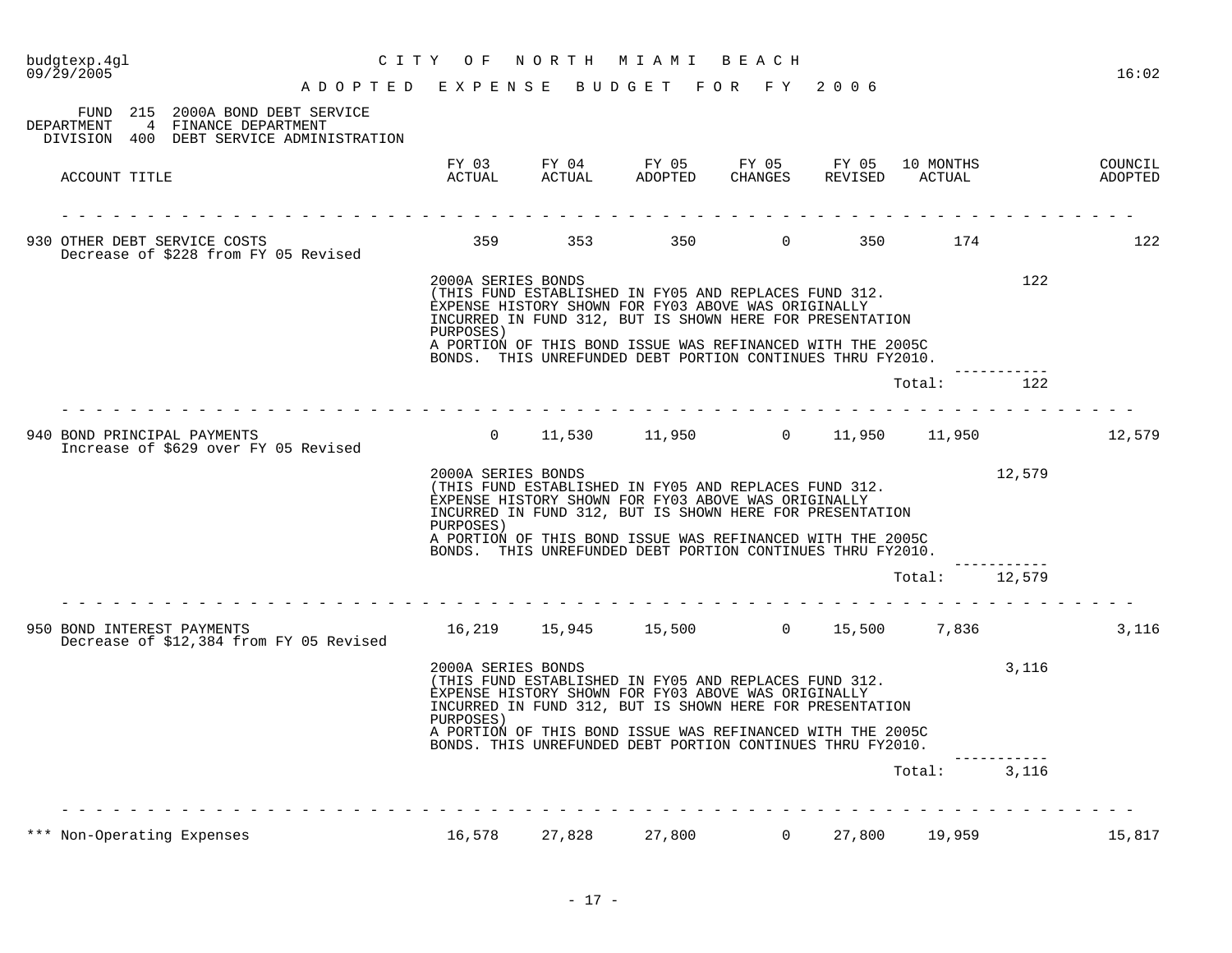| budgtexp.4gl<br>09/29/2005                        | ADOPTED                                                                      | C I T Y | O F<br>EXPENSE  | N O R T H<br>BUDGET | MIAMI<br>F O R   | B E A C H<br>F Y        | 2006             |                     | 16:02              |
|---------------------------------------------------|------------------------------------------------------------------------------|---------|-----------------|---------------------|------------------|-------------------------|------------------|---------------------|--------------------|
| FUND<br>215<br>DEPARTMENT<br>4<br>400<br>DIVISION | 2000A BOND DEBT SERVICE<br>FINANCE DEPARTMENT<br>DEBT SERVICE ADMINISTRATION |         |                 |                     |                  |                         |                  |                     |                    |
| ACCOUNT TITLE                                     |                                                                              |         | FY 03<br>ACTUAL | FY 04<br>ACTUAL     | FY 05<br>ADOPTED | FY 05<br><b>CHANGES</b> | FY 05<br>REVISED | 10 MONTHS<br>ACTUAL | COUNCIL<br>ADOPTED |
|                                                   |                                                                              |         |                 |                     |                  |                         |                  |                     |                    |
| DIVISION                                          | TOTAL S:                                                                     |         | 16,578          | 27,828              | 27,800           |                         | 27,800           | 19,959              | 15,817             |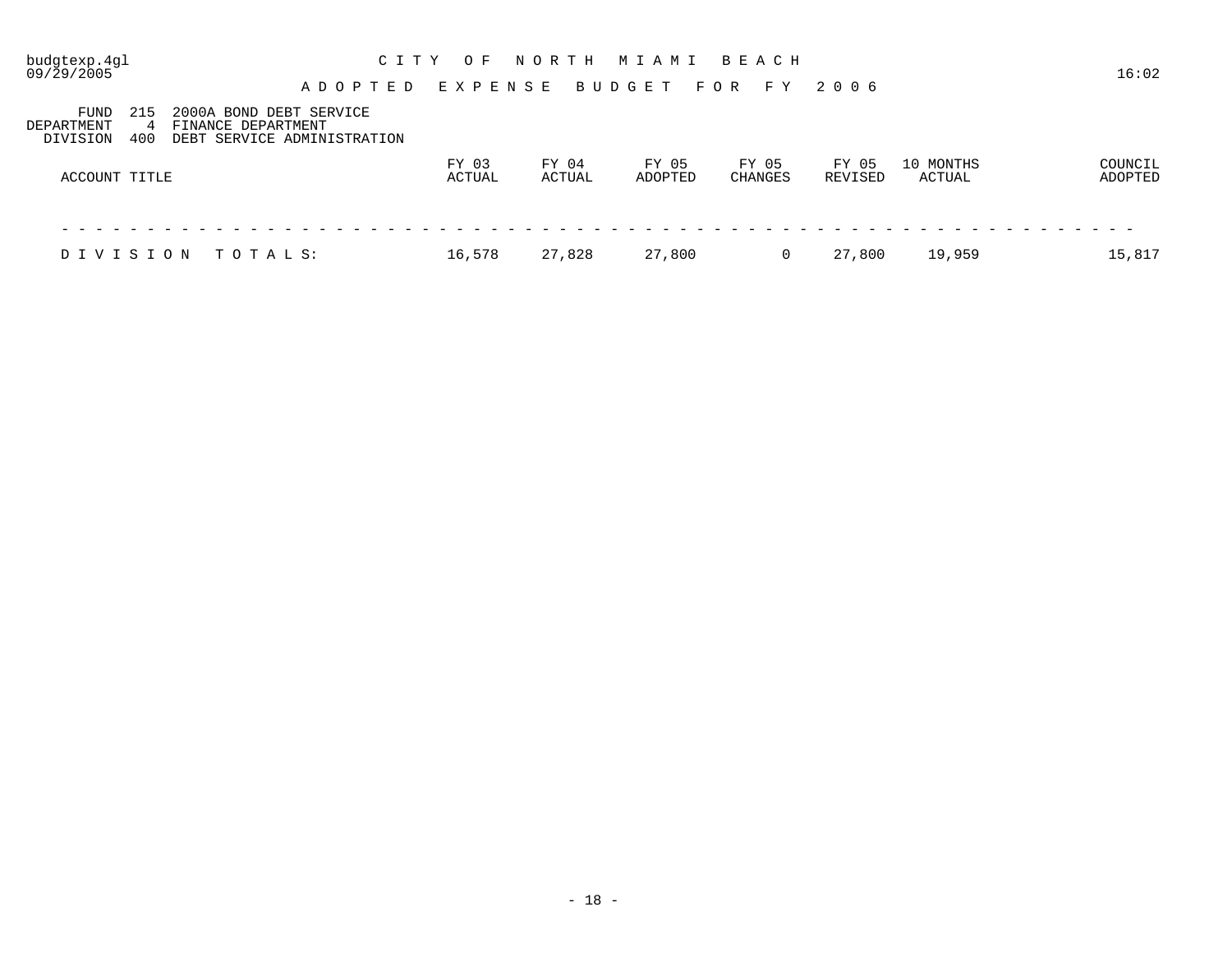A D O P T E D E X P E N S E B U D G E T F O R F Y 2 0 0 6

#### FUND 215 2000A BOND DEBT SERVICE

| ACCOUNT TITLE                                                                             | FY 03<br>ACTUAL | FY 04<br>ACTUAL         | FY 05<br>ADOPTED        | FY 05<br><b>CHANGES</b> | FY 05<br>REVISED        | 10 MONTHS<br>ACTUAL    | COUNCIL<br>ADOPTED     |
|-------------------------------------------------------------------------------------------|-----------------|-------------------------|-------------------------|-------------------------|-------------------------|------------------------|------------------------|
| 930 OTHER DEBT SERVICE COSTS<br>940 BOND PRINCIPAL PAYMENTS<br>950 BOND INTEREST PAYMENTS | 359<br>16,219   | 353<br>11,530<br>15,945 | 350<br>11,950<br>15,500 |                         | 350<br>11,950<br>15,500 | 174<br>11,950<br>7,836 | 122<br>12,579<br>3,116 |
| *** Non-Operating Expenses                                                                | 16,578          | 27,828                  | 27,800                  |                         | 27,800                  | 19,959                 | 15,817                 |
| TOTALS :<br>F U N D                                                                       | 16,578          | 27,828                  | 27,800                  |                         | 27,800                  | 19,959                 | 15,817                 |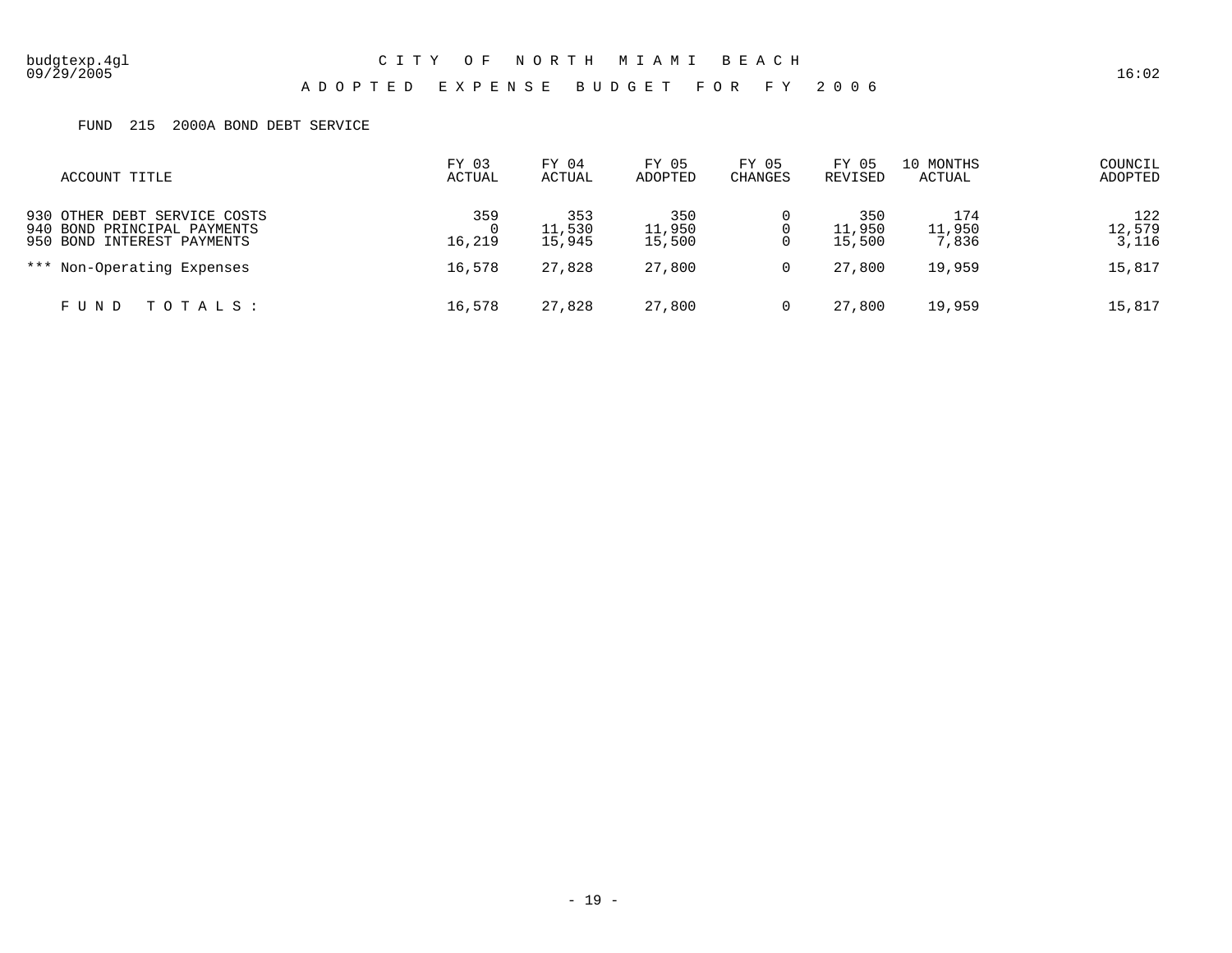| $09/\bar{2}9/2005$<br>A D O P T E D                                                                                       | EXPENSE                      |                 | BUDGET           | FOR FY 2006       |                   |                     |         | 16:03              |
|---------------------------------------------------------------------------------------------------------------------------|------------------------------|-----------------|------------------|-------------------|-------------------|---------------------|---------|--------------------|
| 2003B BOND DEBT SERVICE FUND<br>216<br>FUND<br>DEPARTMENT<br>4<br>FINANCE DEPARTMENT<br>ADMINISTRATION<br>DIVISION<br>400 |                              |                 |                  |                   |                   |                     |         |                    |
| ACCOUNT TITLE                                                                                                             | FY 03<br>ACTUAL              | FY 04<br>ACTUAL | FY 05<br>ADOPTED | FY 05<br>CHANGES  | FY 05<br>REVISED  | 10 MONTHS<br>ACTUAL |         | COUNCIL<br>ADOPTED |
| 930 OTHER DEBT SERVICE COSTS<br>Decrease of \$475 from FY 05 Revised                                                      | $\Omega$                     | 3,861           | 8,300            | $\overline{0}$    | 8,300             | 8,211               |         | 7,825              |
|                                                                                                                           | AS PER AMORTIZATION SCHEDULE |                 |                  |                   |                   |                     | 7,825   |                    |
|                                                                                                                           |                              |                 |                  |                   |                   | Total:              | 7,825   |                    |
| 940 BOND PRINCIPAL PAYMENTS<br>Decrease of \$5,000 from FY 05 Revised                                                     | $\Omega$                     | $\overline{0}$  | 395,000          | $0 \qquad \qquad$ | 395,000           |                     | 395,000 | 390,000            |
|                                                                                                                           | AS PER AMORTIZATION SCHEDULE |                 |                  |                   |                   |                     | 390,000 |                    |
|                                                                                                                           |                              |                 |                  |                   |                   | Total:              | 390,000 |                    |
| 950 BOND INTEREST PAYMENTS<br>Decrease of \$7,900 from FY 05 Revised                                                      | $\Omega$                     |                 | 141,158 306,000  | 0                 |                   | 306,000 305,910     |         | 298,100            |
|                                                                                                                           | AS PER AMORTIZATION SCHEDULE |                 |                  |                   |                   |                     | 298,100 |                    |
|                                                                                                                           |                              |                 |                  |                   |                   | Total:              | 298,100 |                    |
| *** Non-Operating Expenses<br>.                                                                                           | $\Omega$                     |                 | 145,019 709,300  |                   | $0\qquad 709,300$ | 709,121             |         | 695,925            |
| DIVISION TOTALS:                                                                                                          | $\overline{0}$               | 145,019         | 709,300          | $\overline{0}$    | 709,300           | 709,121             |         | 695,925            |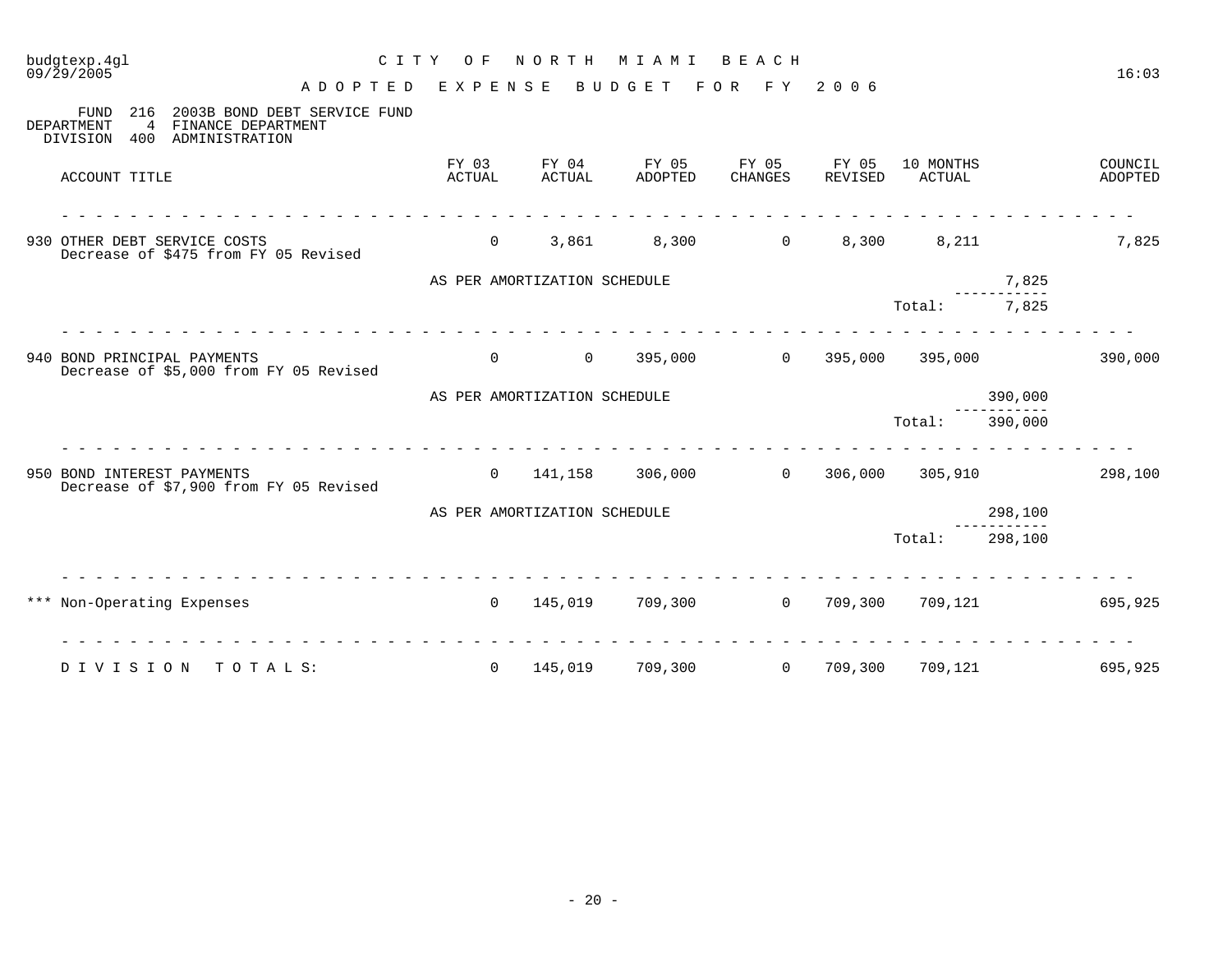A D O P T E D E X P E N S E B U D G E T F O R F Y 2 0 0 6

### FUND 216 2003B BOND DEBT SERVICE FUND

| ACCOUNT TITLE                                                                             | FY 03<br>ACTUAL | FY 04<br>ACTUAL  | FY 05<br>ADOPTED            | FY 05<br><b>CHANGES</b> | FY 05<br>REVISED            | 10 MONTHS<br>ACTUAL         | COUNCIL<br>ADOPTED          |
|-------------------------------------------------------------------------------------------|-----------------|------------------|-----------------------------|-------------------------|-----------------------------|-----------------------------|-----------------------------|
| 930 OTHER DEBT SERVICE COSTS<br>940 BOND PRINCIPAL PAYMENTS<br>950 BOND INTEREST PAYMENTS |                 | 3,861<br>141,158 | 8,300<br>395,000<br>306,000 |                         | 8,300<br>395,000<br>306,000 | 8,211<br>395,000<br>305,910 | 7,825<br>390,000<br>298,100 |
| *** Non-Operating Expenses                                                                |                 | 145,019          | 709,300                     | 0                       | 709,300                     | 709,121                     | 695,925                     |
| TOTALS :<br>F U N D                                                                       |                 | 145,019          | 709,300                     |                         | 709,300                     | 709,121                     | 695,925                     |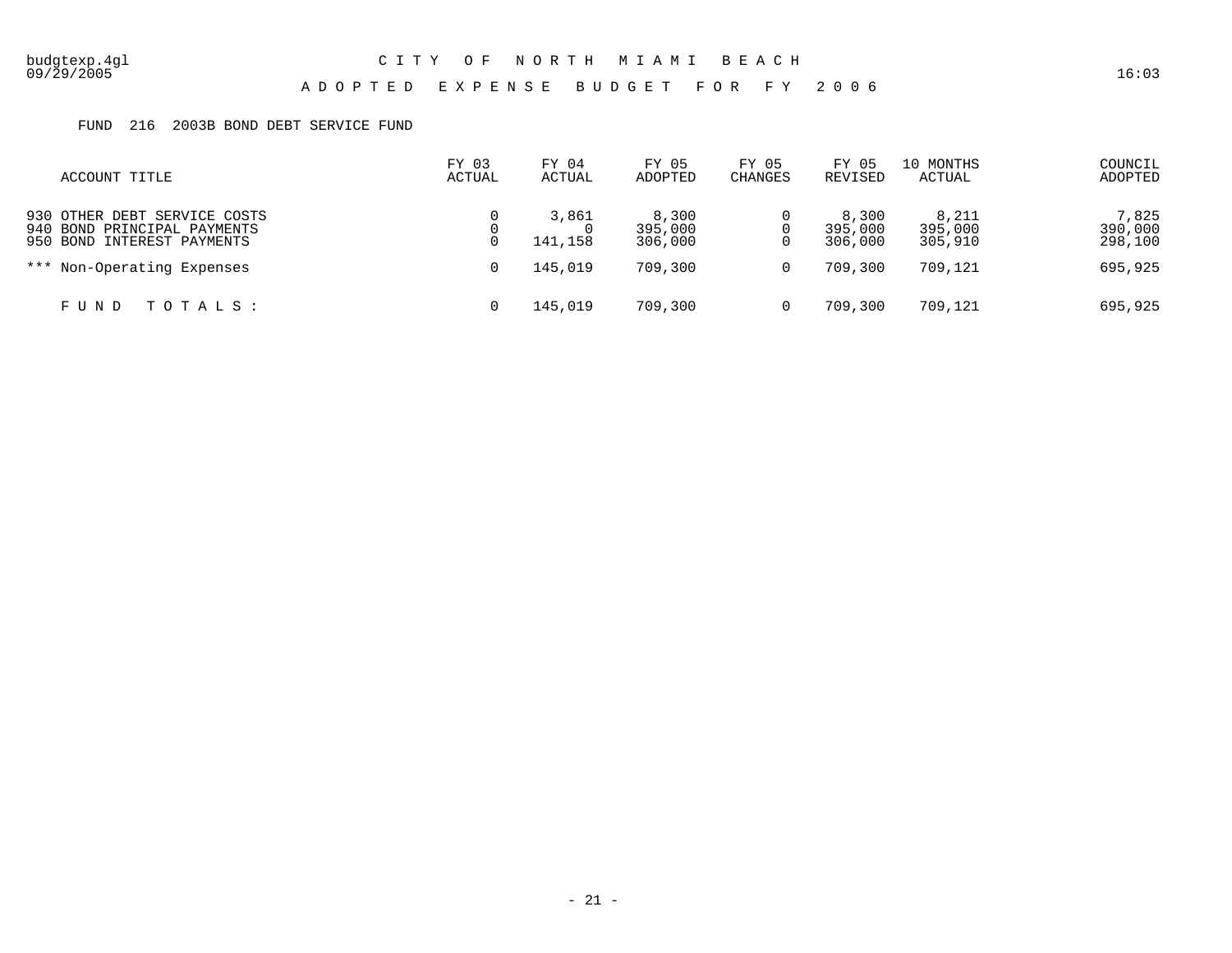| budgtexp.4gl<br>09/29/2005            |                                                                                                 | C I T Y<br>O F     | NORTH           | M I A M I        | BEACH            |                  |                     | 16:03              |
|---------------------------------------|-------------------------------------------------------------------------------------------------|--------------------|-----------------|------------------|------------------|------------------|---------------------|--------------------|
|                                       | A D O P T E D                                                                                   | EXPENSE            |                 | BUDGET           | F O R<br>F Y     | 2 0 0 6          |                     |                    |
| FUND<br>DEPARTMENT<br><b>DIVISION</b> | 2005C BOND DEBT SERVICE<br>217<br>FINANCE DEPARTMENT<br>4<br>DEBT SERVICE ADMINISTRATION<br>400 |                    |                 |                  |                  |                  |                     |                    |
| ACCOUNT TITLE                         |                                                                                                 | FY 03<br>ACTUAL    | FY 04<br>ACTUAL | FY 05<br>ADOPTED | FY 05<br>CHANGES | FY 05<br>REVISED | 10 MONTHS<br>ACTUAL | COUNCIL<br>ADOPTED |
|                                       | 930 OTHER DEBT SERVICE COSTS<br>Increase of \$240 over FY 05 Revised                            | $\mathbf 0$        | $\mathsf{O}$    | $\overline{0}$   | $\overline{0}$   | $\mathbf 0$      | $\mathbf 0$         | 240                |
|                                       |                                                                                                 | 2005C SERIES BONDS |                 |                  |                  |                  | 240                 |                    |
|                                       |                                                                                                 |                    |                 |                  |                  | Total:           | 240                 |                    |
|                                       | 940 BOND PRINCIPAL PAYMENTS<br>Increase of \$4,000 over FY 05 Revised                           | $\mathbf 0$        | $\mathsf{O}$    | $\overline{0}$   | $\mathsf{O}$     | $\mathsf{O}$     | $\mathbf 0$         | 4,000              |
|                                       |                                                                                                 | 2005C SERIES BONDS |                 |                  |                  |                  | 4,000               |                    |
|                                       |                                                                                                 |                    |                 |                  |                  | Total:           | 4,000               |                    |
|                                       | 950 BOND INTEREST PAYMENTS<br>Increase of \$8,980 over FY 05 Revised                            | $\mathbf 0$        | $\mathsf{O}$    | $\mathbf 0$      | $\overline{0}$   | $\mathbf 0$      | $\mathbf 0$         | 8,980              |
|                                       |                                                                                                 | 2005C SERIES BONDS |                 |                  |                  |                  | 8,980               |                    |
|                                       |                                                                                                 |                    |                 |                  |                  | Total:           | 8,980               |                    |
| ***                                   | Non-Operating Expenses                                                                          | $\mathbf 0$        | $\mathsf{O}$    | $\mathbf{0}$     | $\mathbf 0$      | $\mathsf{O}$     | $\mathbf 0$         | 13,220             |
| DIVISION                              | TOTALS:                                                                                         | 0                  | $\mathbf 0$     | $\mathbf 0$      | $\mathbf 0$      | $\mathbf 0$      | 0                   | 13,220             |